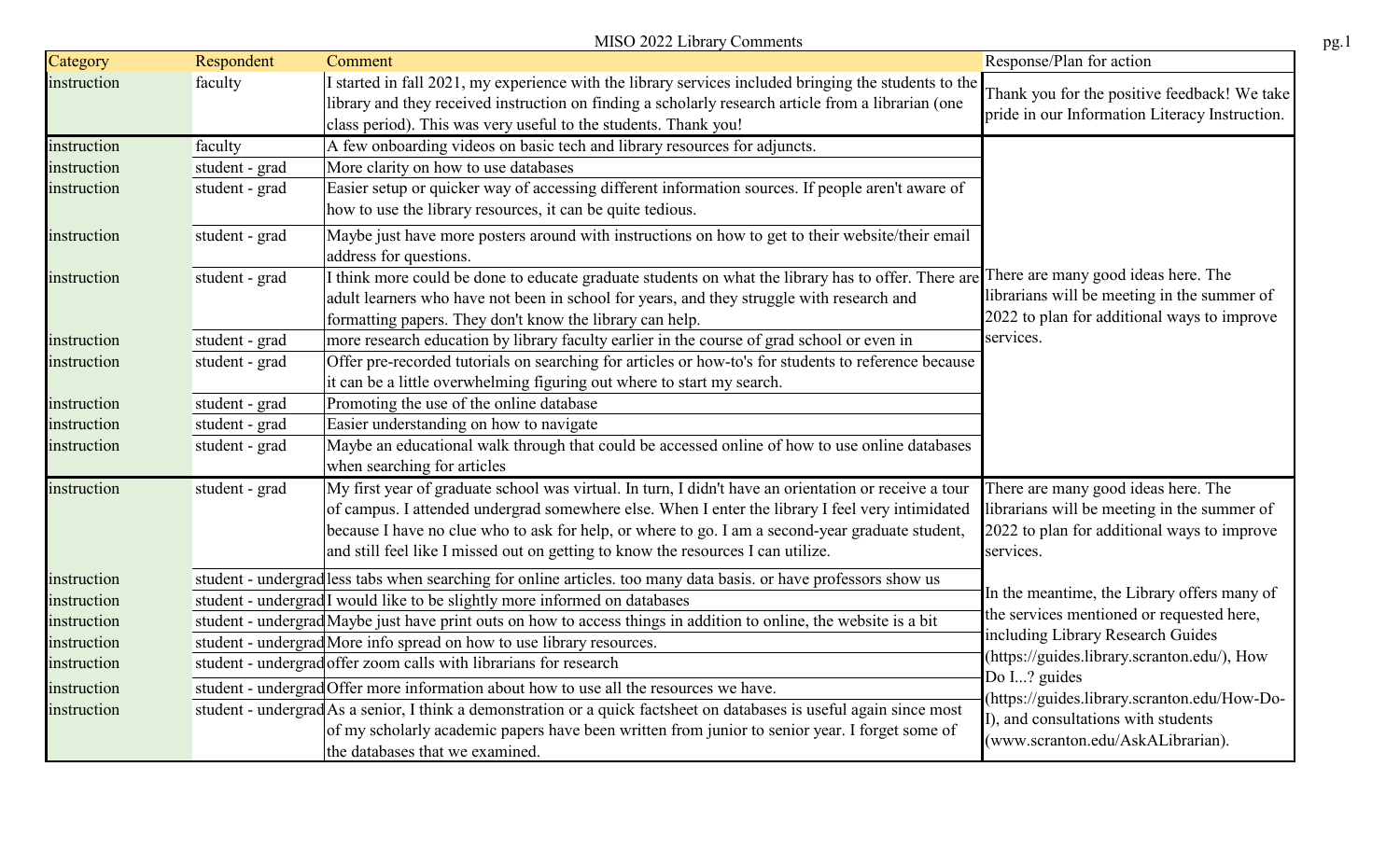|             | MISO 2022 Library Comments                                                                                                         |                                               |
|-------------|------------------------------------------------------------------------------------------------------------------------------------|-----------------------------------------------|
| instruction | student - undergrad <sup>I</sup> would like to see a post or a sign of commonly asked questions, maybe an infomercial or info      |                                               |
|             | event for the services.                                                                                                            |                                               |
| instruction | student - undergrad <sup>I</sup> would like to see more promotion of information (or at least more information on where to find    |                                               |
|             | these resources). Sometimes the website can be confusing to navigate.                                                              |                                               |
| instruction | student - undergrad Video tutorial on how to access them all.                                                                      |                                               |
| instruction | student - undergrad more training on how to use it                                                                                 |                                               |
| instruction | student - undergrad Possibly put up tutorials for how to use certain library features because I feel like there is alot to         |                                               |
|             | offer but not everyone knows how to use these features.                                                                            |                                               |
| instruction | student - undergrad <sup>I</sup> felt like a core basis of the library such as getting a book and seeing if the library has it was |                                               |
|             | brushed over. They go over the online database and catalogs a lot but not how to get a book.                                       |                                               |
| instruction | student - undergrad Instruction sheets on how to use the TVs in the study rooms. I tried to use it to practice a                   |                                               |
|             | presentation, and I couldn't even turn it on.                                                                                      |                                               |
| instruction | student - undergrad Made more aware of what the library has to offer.                                                              |                                               |
| instruction | student - undergrad maybe send information videos on how to use some of the features such as printing                              |                                               |
| instruction | student - undergrad I have a lot of anxiety when it comes to asking for help so I wish that I understood library services          |                                               |
|             | better. I'm unaware if there are any, but I'd love some sort of educational resource for learning                                  |                                               |
|             | more about what the library has to offer.                                                                                          |                                               |
| instruction | student - undergrad I don't really understand how to use the online library services, so I think there should be more              |                                               |
|             | help sections. Or if there are help sections for the databases, they should be easier to find.                                     |                                               |
| instruction | student - undergrad More collaboration with professors to provide students with unique collections of materials they               |                                               |
| instruction | student - undergrad It should be easier to find the information. I feel nobody knows much about the library.                       |                                               |
| instruction | student - undergrad Have guided posters with how to do the things above                                                            | There are many good ideas here. The           |
| instruction | student - undergrad explanation of where to find what books (make subject know for call numbers)                                   | librarians will be meeting in the summer of   |
| instruction | student - undergrad Increase awareness of the materials we offer and how to access.                                                | 2022 to plan for additional ways to improve   |
| instruction | student - undergrad more classes on databases freshmen year                                                                        | services.                                     |
| instruction | student - undergrad <sup>I</sup> think the library services are good. I know first year students do the library scavenger hunt,    |                                               |
|             | maybe make it a requirement for juniors too for a refresh on the library services.                                                 | In the meantime, the Librarians have subject  |
| instruction | student - undergrad More information on what the library has to offer                                                              | specialties, and you can schedule an          |
| instruction | student - undergrad A frequently asked questions tab on the my.scranton library page may be helpful.                               | appointment with them                         |
| instruction | student - undergrad maybe they can do a screen share with the student that needs help finding a database etc. also                 | (www.scranton.edu/AskALibrarian)! They        |
| instruction | student - undergrad I would like them to be more known And talked about because I really don't know everything that                | can meet with you in-person or virtually.     |
|             | the library has to offer.                                                                                                          | https://www.scranton.edu/academics/wml/inf    |
| instruction | student - undergrad The library should be more organized with it's physical book system. If I am trying to find a type             | olit/liaisons.shtml.                          |
|             | of book (genre), its hard because I have to go through each individual aisle and then floor after                                  |                                               |
|             | floor. But I saw how there were books in other languages and I do appreciate that.                                                 | The library's book collection is organized by |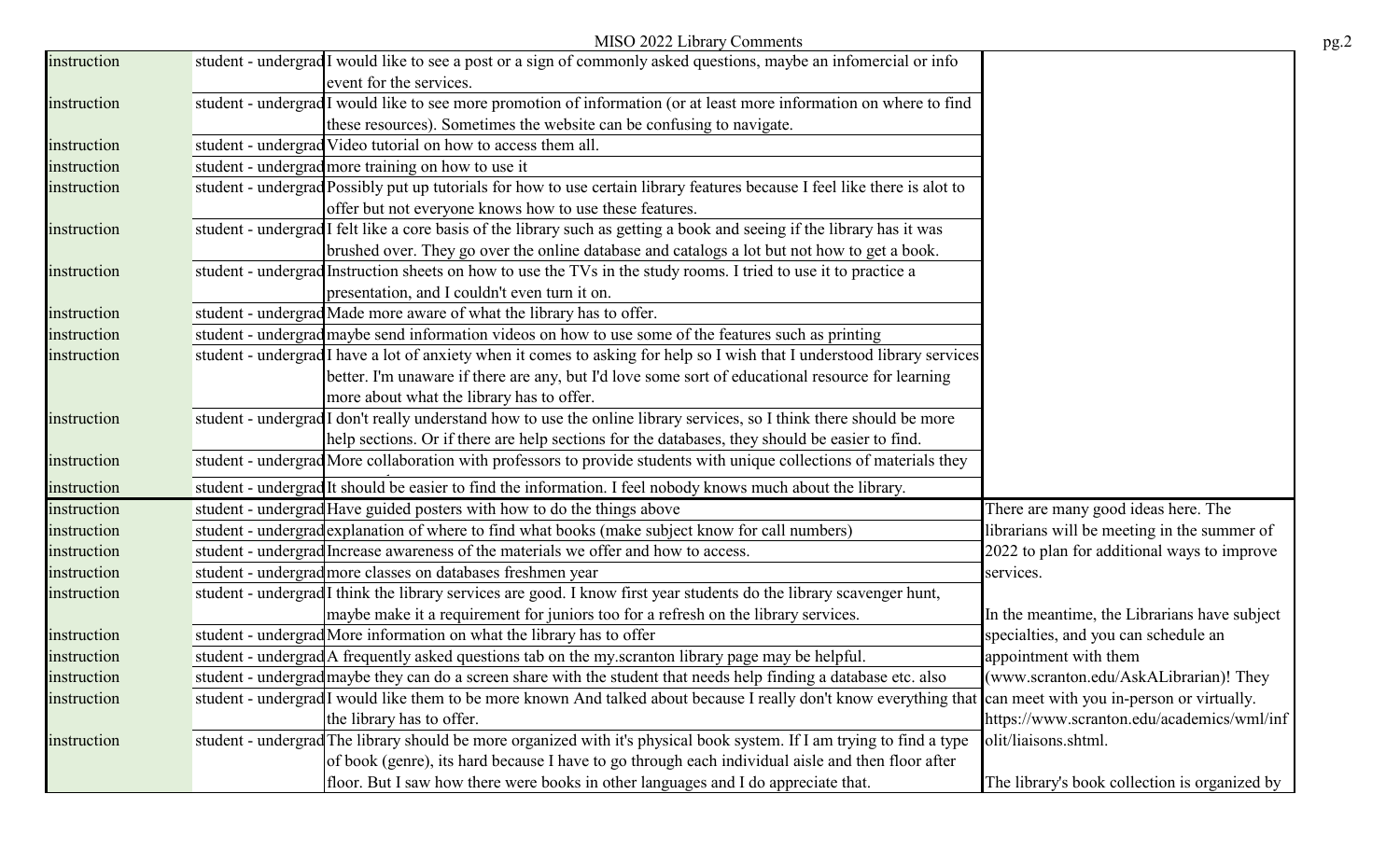|                 |                                   | MISO 2022 Library Comments                                                                                                         |                                                                                                    |
|-----------------|-----------------------------------|------------------------------------------------------------------------------------------------------------------------------------|----------------------------------------------------------------------------------------------------|
| instruction     | student - grad                    | Being a graduate student, I don't know much about what the library has to offer me. I think if                                     | the Library of Congress Classification                                                             |
|                 |                                   | someone explained what services were available to me, I would be more willing to utilize them.                                     | System, which is the standard organizing                                                           |
| instruction     | student - grad                    | help with research                                                                                                                 | system for Academic and Research Libraries.                                                        |
| instruction     |                                   | student - undergrad possibly having more librarians in different fields of study to help with certain topics.                      | It could be confusing to get used to at first,                                                     |
| instruction     |                                   | student - undergrad More research help                                                                                             | but books are grouped by subject areas.                                                            |
| instruction     |                                   | student - undergrad I don't really pay attention to the library services that much but I guess I would say try and let             |                                                                                                    |
|                 |                                   | more students know more things about it and let them know how much you wanna help.                                                 |                                                                                                    |
| printing - cost |                                   | student - undergrad <sup>I</sup> think when printing out a paper using the Libraire's printing services should be free, the reason |                                                                                                    |
|                 |                                   | for this is because students and including myself are wasting a few dollars on our Royal ID cards.                                 |                                                                                                    |
|                 |                                   | I do hope that might change for the Fall semester.                                                                                 | The library adds \$14 at the beginning of the                                                      |
| printing - cost | student - undergrad Free printing |                                                                                                                                    | fall and spring semesters for full-time                                                            |
| printing - cost | student - undergrad free printing |                                                                                                                                    | enrolled students. The library is committed to                                                     |
| printing - cost | student - undergrad Free printing |                                                                                                                                    | sustainable practices and having a subsidized                                                      |
| printing - cost |                                   | student - undergrad not have students use a limit on printer paper and not have to pay extra                                       | print limit helps reduce wasted paper. Our                                                         |
| printing - cost |                                   | student - undergrad Make printing free                                                                                             | statistics indicate that most students do not                                                      |
| printing - cost |                                   | student - undergrad More printing money would be greatly appreciated. I had to conserve last semester so I did not                 | expend all of their subsidized prints.                                                             |
|                 |                                   | run out.                                                                                                                           |                                                                                                    |
| printing - cost | student - grad                    | Reimburse unused printed amenities.                                                                                                |                                                                                                    |
| printing - ease | student - grad                    | Better printing services                                                                                                           |                                                                                                    |
| printing - ease | student - grad                    | I find it difficult to print anywhere on campus without it being a complicated process                                             | We changed printing in Fall 2021 to allow                                                          |
| printing - ease |                                   | student - undergrad easier way to print                                                                                            | greater flexibility and more choices, including<br>selecting printers, single or duplex sides, and |
| printing - ease |                                   | student - undergrad Make the printing eassier                                                                                      | viewing print previews. We believe the new                                                         |
| printing - ease |                                   | student - undergrad The printing made easier.                                                                                      | printing service will be easier to use as                                                          |
| printing - ease |                                   | student - undergrad Easier access to printing                                                                                      | students become more familiar with the new                                                         |
| printing - ease |                                   | student - undergrad easier ways to print                                                                                           | process.                                                                                           |
| printing - ease |                                   | student - undergrad make it easier to print from the computers on the first floor.                                                 |                                                                                                    |
| printing - ease |                                   | student - undergrad allowing us to print directly from our own computers                                                           |                                                                                                    |
| printing - ease |                                   | student - undergrad Free and easier printing, maybe a service that allows you to print a document from a mobile                    | As long as your device is connected to the                                                         |
|                 |                                   | device to go and pick up                                                                                                           | campus Wi-Fi you should be able to go to                                                           |
| printing - ease |                                   | student - undergrad Have pharos (the printing site) work on all computers, including macbooks                                      | pharos.scranton.edu and send a job to the<br>library printers.                                     |
|                 |                                   |                                                                                                                                    |                                                                                                    |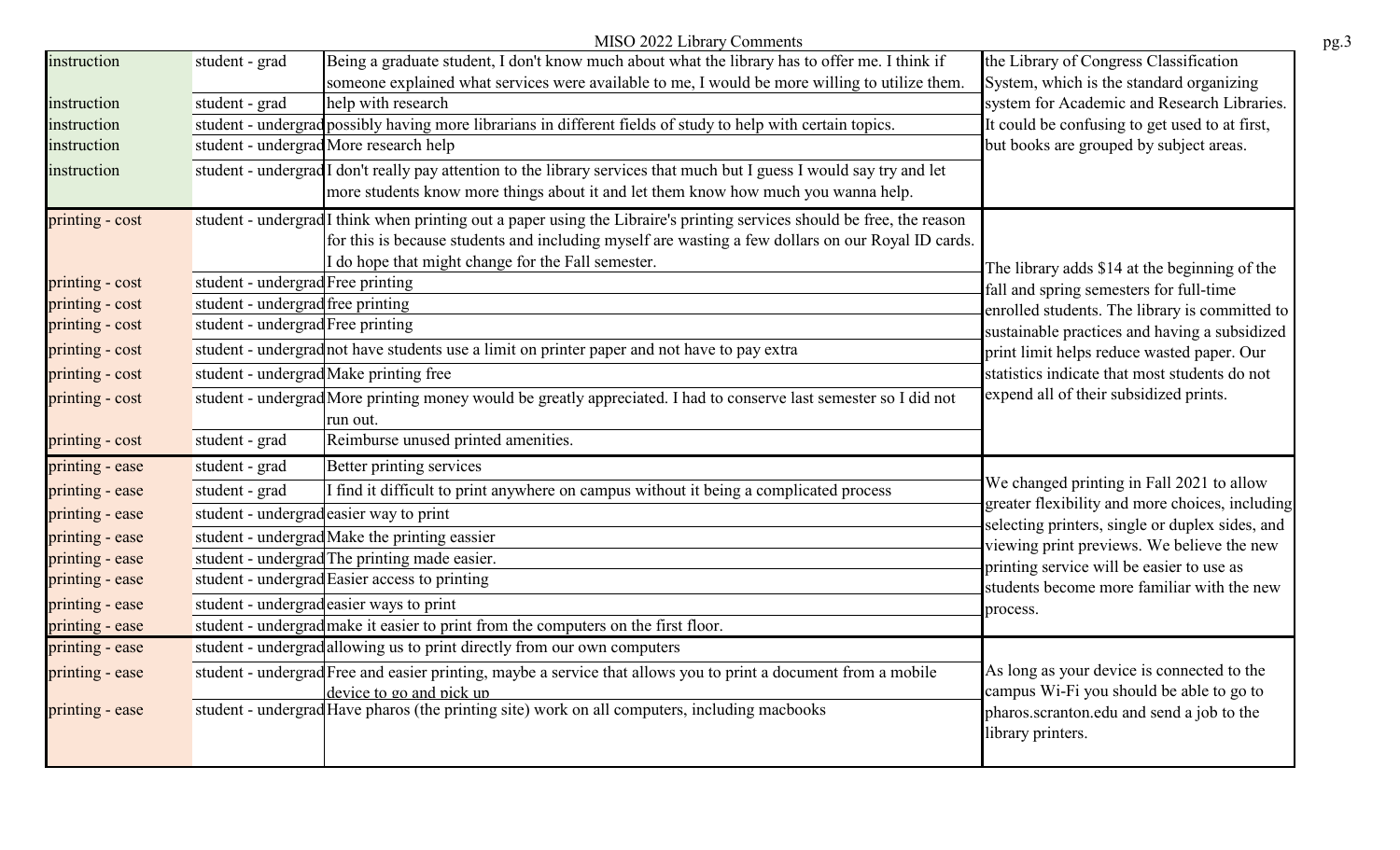|                   |                                      | MISO 2022 Library Comments                                                                                                                                   |                                                                                                                                                                                             |
|-------------------|--------------------------------------|--------------------------------------------------------------------------------------------------------------------------------------------------------------|---------------------------------------------------------------------------------------------------------------------------------------------------------------------------------------------|
| printing - ease   |                                      | student - undergrad allow the printers to print one sided and not make me wait \$2.00 in printing money trying to<br>figure it out                           | Before you print, check the print options at<br>the bottom of the pharos site, and make sure<br>"single sided" is selected.                                                                 |
| printing - repair |                                      | student - undergrad Maybe add a color painter.                                                                                                               | There is a color printer in the Reilly Learning<br>Commons. When on the pharos site you just<br>have to choose "color" as a print option, and<br>choose "Reilly Color" as your destination. |
| printing - repair |                                      | student - undergrad make sure the printers work. everytime i go i think they dont work everytime                                                             | We try to keep on top of printers that are out                                                                                                                                              |
| printing - repair |                                      | student - undergrad To have printers always working                                                                                                          | of order and put up signs indicating that the<br>problem has been reported. If you experience<br>printing difficulty, please ask for help at a<br>service desk.                             |
| printing - repair |                                      | student - undergrad make sure the printers work !!!!!! i shouldnt have to try and fix the printers by myself                                                 |                                                                                                                                                                                             |
| printing - ease   | student - undergrad more printers    |                                                                                                                                                              | We will consider this request.                                                                                                                                                              |
| resources         |                                      | student - undergrad Easier access to online versions of materials already physically in the library.                                                         | Unfotunately, not everything is available in                                                                                                                                                |
| resources         |                                      | student - undergrad can you digitalize more of the physical archive and add more tabs so it is easier to search through<br>the online archive.               | online format. We do sometimes purchase<br>online copies of materials of which we own a                                                                                                     |
| resources         | student - undergrad All online books |                                                                                                                                                              | physical copy. If there is a specific resource<br>you have in mind please let us know. You can<br>email askalibrarian@scranton.edu with<br>recommendations.                                 |
| resources         |                                      | student - undergrad More expo markers when requested, sometimes I ran out from studying for exams in the group<br>study rooms or trying to tutor a friend    | We try to keep a supply of these at the service<br>desks - please ask!                                                                                                                      |
| resources         |                                      | student - undergrad Using attractive displays and presentations to can lead users to new books.                                                              |                                                                                                                                                                                             |
| resources         |                                      | student - undergrad I really like the Recreational Reads section. Even if not many people use it, please keep it! I also<br>liked perusing the sale section. | The Recreational Reading books were just<br>added in Fall 2021, so we are glad you are                                                                                                      |
| resources         | student - grad                       | more recreational reading books                                                                                                                              | enjoying them. We put them near the new<br>books we purchased so you can easily browse<br>both!                                                                                             |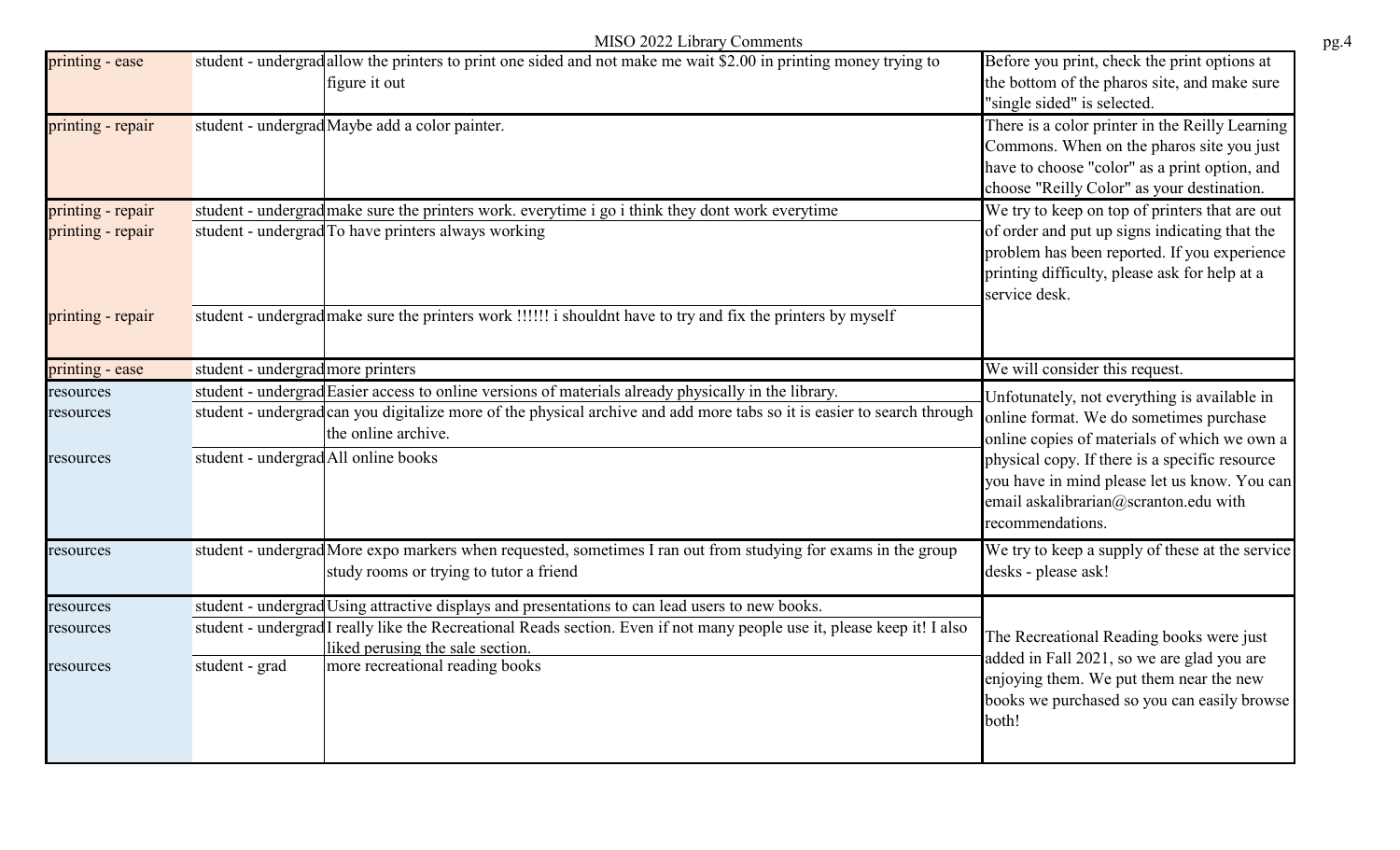|  |  |  | MISO 2022 Library Comments |
|--|--|--|----------------------------|
|--|--|--|----------------------------|

|                                              |                | MISO 2022 Library Comments                                                                                                                                                                                                                                                       |                                                                                                                                                                                                                                                                                             |
|----------------------------------------------|----------------|----------------------------------------------------------------------------------------------------------------------------------------------------------------------------------------------------------------------------------------------------------------------------------|---------------------------------------------------------------------------------------------------------------------------------------------------------------------------------------------------------------------------------------------------------------------------------------------|
| resources                                    |                | student - undergrad Better books, like realistic fiction, young adult                                                                                                                                                                                                            | We do have some young adult books in the<br>EdLab on the 3rd floor. We will keep your<br>suggestion of realistic fiction in mind when<br>we are adding books to the new Recreational<br>Reading Collection.                                                                                 |
| resources                                    |                | student - undergrad Buy the full Where's my Water app on the first floor large computing tablet near the coffee shop<br>at the library, it costs like 2 dollars and that tablet probably was worth \$500, makes no sense to be table when students suggest them.<br>cheap there. | We are happy to purchase apps for the touch<br>Unfortunately, there is not an app for this<br>game currently available for windows<br>operating system.                                                                                                                                     |
| resources - catalog                          | faculty        | I think the catalog search of the library website should be improved by adding a unified academic<br>search tool. I have worked and studied at many different universities, and there has always been a                                                                          |                                                                                                                                                                                                                                                                                             |
| resources - catalog                          | student - grad | The catalog search is very sensitive in the sense if you look up a broad subject you might not find                                                                                                                                                                              |                                                                                                                                                                                                                                                                                             |
| resources - catalog                          |                | student - undergrad More user friendly library website/ catalogue layout                                                                                                                                                                                                         | We agree that the library catalog and access                                                                                                                                                                                                                                                |
| resources - catalog                          |                | student - undergrad Allow books to be tracked down easier.                                                                                                                                                                                                                       | to databases could definitely be made easier                                                                                                                                                                                                                                                |
| resources - catalog                          |                | student - undergrad Easier access to online services i.e. books                                                                                                                                                                                                                  | and more user friendly. The system we have                                                                                                                                                                                                                                                  |
| resources - catalog                          |                | student - undergrad Making the search for available books simpler.                                                                                                                                                                                                               | was implemented in 2003, and is definitely                                                                                                                                                                                                                                                  |
| resources - catalog                          |                | student - undergrad More easily accessible system                                                                                                                                                                                                                                | due for replacement. The Library is currently                                                                                                                                                                                                                                               |
| resources - catalog                          |                | student - undergrad <sup>I</sup> find that Google Scholar is much easier to use than the online library databases in finding a                                                                                                                                                   | doing research on newer systems and will be                                                                                                                                                                                                                                                 |
|                                              |                | primary source for a research project.                                                                                                                                                                                                                                           | working with University leadership to fund a                                                                                                                                                                                                                                                |
| resources - catalog                          |                | student - undergrad The library database is super useful so maybe advertise that more or make it more simple to                                                                                                                                                                  | new resource.                                                                                                                                                                                                                                                                               |
| resources - catalog                          |                | student - undergrad With the online library services I think it could be a little better organized.                                                                                                                                                                              |                                                                                                                                                                                                                                                                                             |
| resources - catalog                          |                | student - undergrad make it easier to navigate databases                                                                                                                                                                                                                         |                                                                                                                                                                                                                                                                                             |
| resources - catalog                          |                | student - undergrad Make online databases more user friendly<br>student - undergrad Make the online library and different databases easier to use.                                                                                                                               |                                                                                                                                                                                                                                                                                             |
| resources - catalog<br>resources - citations |                | student - undergrad More information about new formats of writing and how to do them correctly, like MLA, APA,                                                                                                                                                                   |                                                                                                                                                                                                                                                                                             |
|                                              |                | etc.<br>resources - citations student - undergrad Increased resources on creating citations and cover pages.                                                                                                                                                                     | We understand that creating citations in the<br>proper style is challenging. Librarians have<br>created a guide to citation resources at<br>https://guides.library.scranton.edu/c.php?g=3<br>34431, and are also available to help. Many<br>databases also have a citation creating feature |
|                                              |                |                                                                                                                                                                                                                                                                                  | with a "cite" button that will automatically<br>generate citations in various citation styles.                                                                                                                                                                                              |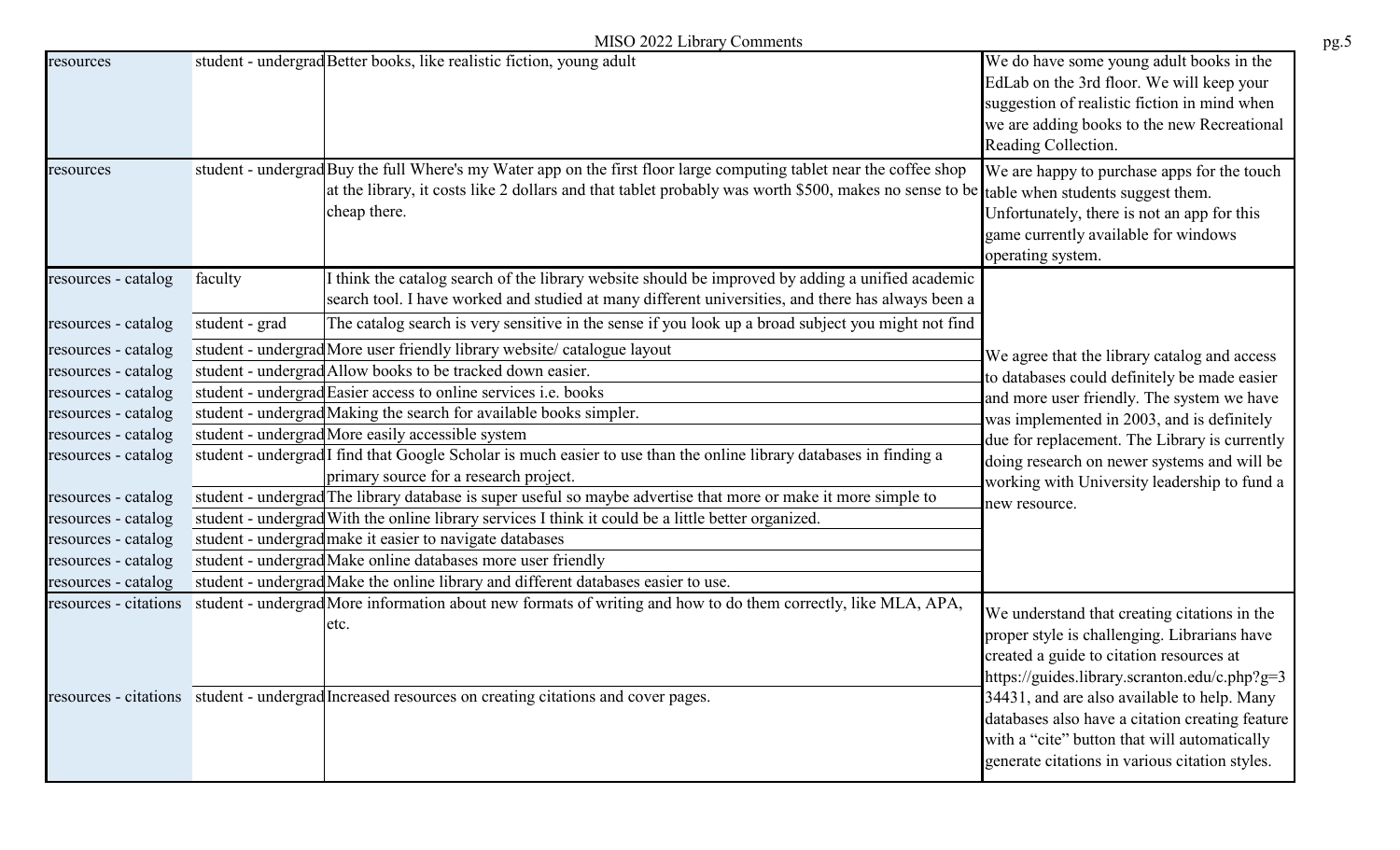|                     | MISO 2022 Library Comments                                                                                                                                                                       |                                                                                                                                            |
|---------------------|--------------------------------------------------------------------------------------------------------------------------------------------------------------------------------------------------|--------------------------------------------------------------------------------------------------------------------------------------------|
| resources - free    | student - undergrad Free books                                                                                                                                                                   | we are proud to say that all of our resources<br>are free to use! If you are ever asked to pay<br>for anything, please ask a librarian for |
| resources - free    | Having more free resources.<br>student - grad                                                                                                                                                    | assistance first. The librarians can often<br>acquire access to a resource for free or find a<br><u>useful alternative.</u>                |
| resources - good    | I love the Library! It is the nexus of any University and we should be devoting more resources,<br>faculty<br>because it's success is our success!                                               | Thanks for the complements. We work hard<br>collaborating with faculty and vendors to                                                      |
| resources - good    | faculty<br>Thanks for your Amazing resources!                                                                                                                                                    | obtain needed resources.                                                                                                                   |
| resources - laptops | student - undergrad <sup>I</sup> would like to see iPads in the library.                                                                                                                         | The library has 7 iPads available to borrow!                                                                                               |
| resources - laptops | student - undergrad have ipads                                                                                                                                                                   | Just ask at the Circulation Desk.                                                                                                          |
| resources - laptops | student - undergrad More ways to have loaner technology like computer or tablets to use.                                                                                                         | We have found that one central location for                                                                                                |
| resources - laptops | student - undergrad Better handeling of loaning computers                                                                                                                                        | this service keeps the equipment in better<br>repair.                                                                                      |
| resources - laptops | student - undergrad When I was a commuter, sometimes I'd forget a laptop charger. I wish these were more readily                                                                                 | It would be difficult for us to keep a stock of                                                                                            |
|                     | available on campus for such situations                                                                                                                                                          | all the types of chargers students might need.                                                                                             |
| resources - laptops | Better loan laptops<br>student - grad                                                                                                                                                            |                                                                                                                                            |
| resources - laptops | student - undergrad If we need to get a loaner laptop, I would prefer they have MacBooks to hand out to students who                                                                             |                                                                                                                                            |
|                     | have those since most of those students are not familiar with Dell.                                                                                                                              | IT regularly replaces the library computers,                                                                                               |
| resources - laptops | student - undergrad New computers in the library. All of the current ones are very slow.                                                                                                         | including the loaner laptops. We will make                                                                                                 |
| resources - laptops | student - undergrad More computer systems.                                                                                                                                                       | sure to consider these suggestions the next                                                                                                |
| resources - laptops | student - undergrad I would love to see more desktops (especially Macs if possible) put on the other floors of the<br>library, where it is a lot more quiet than the Reilly Commons or 2nd floor | time equipment is being upgraded.                                                                                                          |
| resources - laptops | student - undergrad Make the library's computer login faster.                                                                                                                                    |                                                                                                                                            |
| resources - laptops | student - undergrad Update the computers on the first and second floors. not the Macs but the dell desktops because                                                                              | We regularly check all of the library                                                                                                      |
|                     | most don't let you sign in.                                                                                                                                                                      | computers to make sure they are working. But                                                                                               |
|                     |                                                                                                                                                                                                  | if you discover one that won't let you log on                                                                                              |
|                     |                                                                                                                                                                                                  | please report it so we can investigate!                                                                                                    |
| resources - lost    | student - undergrad The only problem that I've ever had was that I needed a book, and no one could find it because it                                                                            | If we're ever unable to locate a book that we                                                                                              |
|                     | was misplaced. However, this could have been caused by someone outside of the library staff.                                                                                                     | own, we do have the option to borrow it from<br>another library.                                                                           |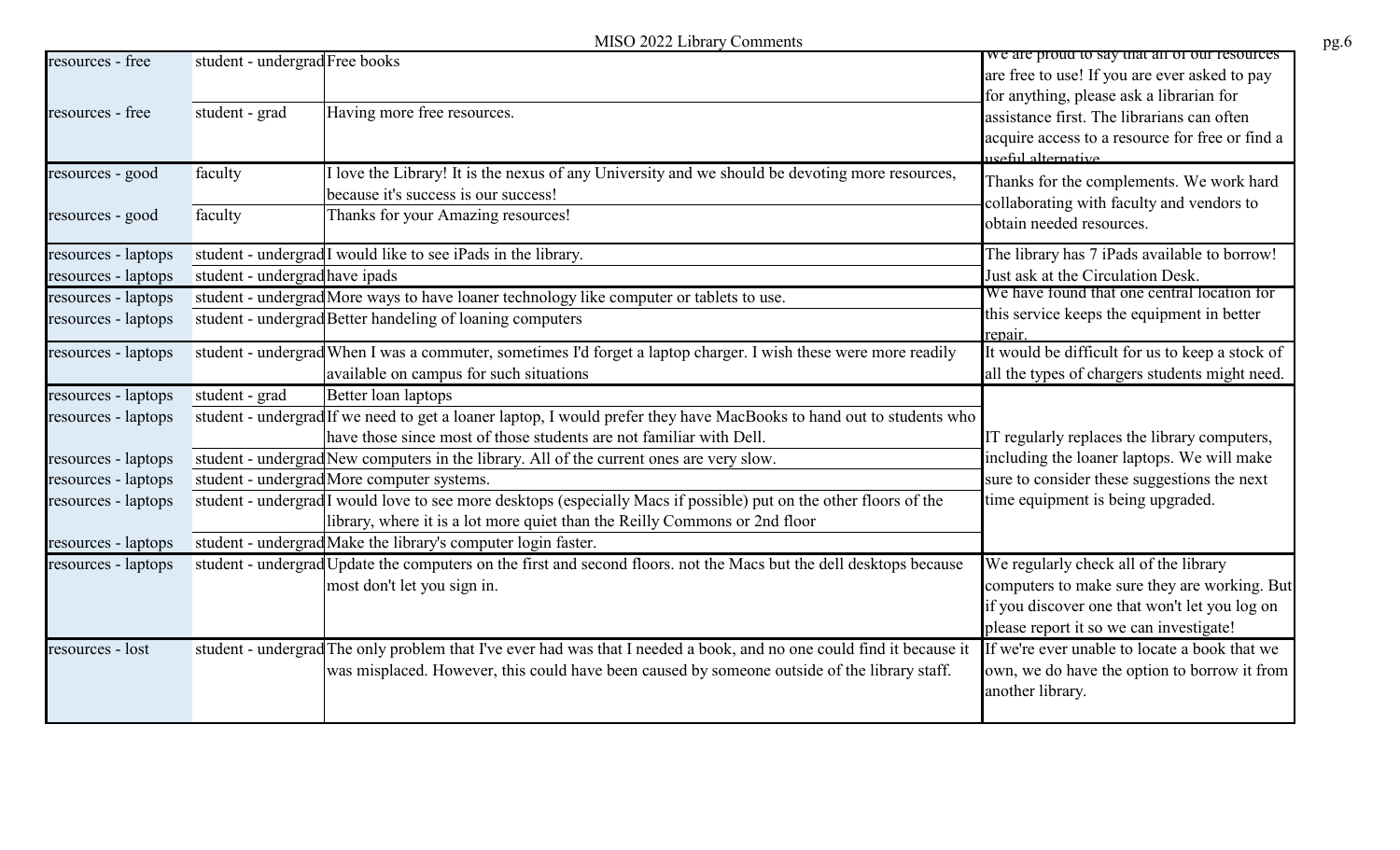|                  |                | MISO 2022 Library Comments                                                                                                                                                                                                                                                                                                                                                                                                                                                                                                                                                            |                                                                                                                                                                                                                                                                                                                                                                                                                                                               |
|------------------|----------------|---------------------------------------------------------------------------------------------------------------------------------------------------------------------------------------------------------------------------------------------------------------------------------------------------------------------------------------------------------------------------------------------------------------------------------------------------------------------------------------------------------------------------------------------------------------------------------------|---------------------------------------------------------------------------------------------------------------------------------------------------------------------------------------------------------------------------------------------------------------------------------------------------------------------------------------------------------------------------------------------------------------------------------------------------------------|
| resources - more | faculty        | In my experience, the library's greatest opportunity for improvement is expanding the number of e-At the end of the 2020-21 academic year the<br>books and online journals that can be accessed through the library's website. Compared to<br>previous universities I've been at, the offerings are much more limited, and I have to request a lot<br>more books and articles through Iliad.                                                                                                                                                                                          | library was providing access to 622,457<br>ebooks and 73,413 journal titles. Our budget<br>cannot compete with large research                                                                                                                                                                                                                                                                                                                                 |
| resources - more | faculty        | I actually use the library at my old institution as the remote services meet my needs. I tried using<br>the university's library for my scholarship needs but was unsuccessful in obtaining the research<br>articles I needed for my line of research, so I went back to my old institution.                                                                                                                                                                                                                                                                                          | institutions, but we hope that E-Z Borrow and<br>ILL can help fulfill most of everyone's needs<br>for titles we do not own.                                                                                                                                                                                                                                                                                                                                   |
| resources - more | faculty        | In terms of the library's collection, I have to use ILL much more than should be the case. It's<br>usually ok for articles because they arrive quickly. But, for books, the process can take weeks and<br>sometimes slows down my scholarship. I would suggest that faculty who can demonstrate active<br>research be allowed to request resources annually such as books and journals to be added to the<br>library's collection that would support their research. I do realize that funds are limited, but those<br>of us who are actually doing research need a little help here. | ваен асадение дерагинент is аносатед а<br>collection development budget from the<br>library annually. You should discuss the<br>library collection development budget with<br>your department's library liaison or<br>department chair if you do not know who has<br>been appointed as the liaison. Each<br>department also has a subject liaison librarian<br>to assist with this; see<br>www.scranton.edu/library/liaisons for the<br>$\overrightarrow{AB}$ |
| resources - more | student - grad | Assess to more medical journals for research papers.                                                                                                                                                                                                                                                                                                                                                                                                                                                                                                                                  |                                                                                                                                                                                                                                                                                                                                                                                                                                                               |
| resources - more | student - grad | the library needs more tax research services. I have ran into this issue in both of my semesters                                                                                                                                                                                                                                                                                                                                                                                                                                                                                      |                                                                                                                                                                                                                                                                                                                                                                                                                                                               |
|                  |                | here. I have graduate courses that require extensive tax research, and there are no resources                                                                                                                                                                                                                                                                                                                                                                                                                                                                                         |                                                                                                                                                                                                                                                                                                                                                                                                                                                               |
|                  |                | available to aid in it.                                                                                                                                                                                                                                                                                                                                                                                                                                                                                                                                                               |                                                                                                                                                                                                                                                                                                                                                                                                                                                               |
| resources - more | student - grad | Add more databases                                                                                                                                                                                                                                                                                                                                                                                                                                                                                                                                                                    |                                                                                                                                                                                                                                                                                                                                                                                                                                                               |
| resources - more | student - grad | I would like full access online to more resources.                                                                                                                                                                                                                                                                                                                                                                                                                                                                                                                                    |                                                                                                                                                                                                                                                                                                                                                                                                                                                               |
| resources - more | student - grad | Access to varied journals/research articles                                                                                                                                                                                                                                                                                                                                                                                                                                                                                                                                           | The library has a finite budget, but we try to                                                                                                                                                                                                                                                                                                                                                                                                                |
| resources - more | student - grad | More access to databases                                                                                                                                                                                                                                                                                                                                                                                                                                                                                                                                                              | purchase as many resources as we can to                                                                                                                                                                                                                                                                                                                                                                                                                       |
| resources - more | student - grad | the library needs more tax research resources!                                                                                                                                                                                                                                                                                                                                                                                                                                                                                                                                        | support student and faculty learning, research,                                                                                                                                                                                                                                                                                                                                                                                                               |
| resources - more | student - grad | Access to additional databases would be nice. I often try and access research articles for projects<br>and I am unable to do so, so I have to put in a request via interloan library services. They are<br>helpful and get back to me within a day, but it would be nice to have to reach out to them less.<br>Being in a very demanding program, sometimes even day can delay my work.                                                                                                                                                                                               | and scholarship. You should always check<br>with a librarian first to see if we have access<br>to the resource, and if we do not, it's often<br>best to talk to your professors. Department<br>faculty make a lot of the suggestions for<br>resources.                                                                                                                                                                                                        |
| resources - more |                | student - undergrad <sup>I</sup> find it difficult to find applicable scholarly articles for some of my nursing classes. When<br>searching online, I often find i do not have access to articles I would like and then it is difficult,<br>and somewhat timely, to request them.                                                                                                                                                                                                                                                                                                      |                                                                                                                                                                                                                                                                                                                                                                                                                                                               |
| resources - more |                | student - undergrad I think having more expansive data bases for specific STEM fields such as Neuroscience.                                                                                                                                                                                                                                                                                                                                                                                                                                                                           |                                                                                                                                                                                                                                                                                                                                                                                                                                                               |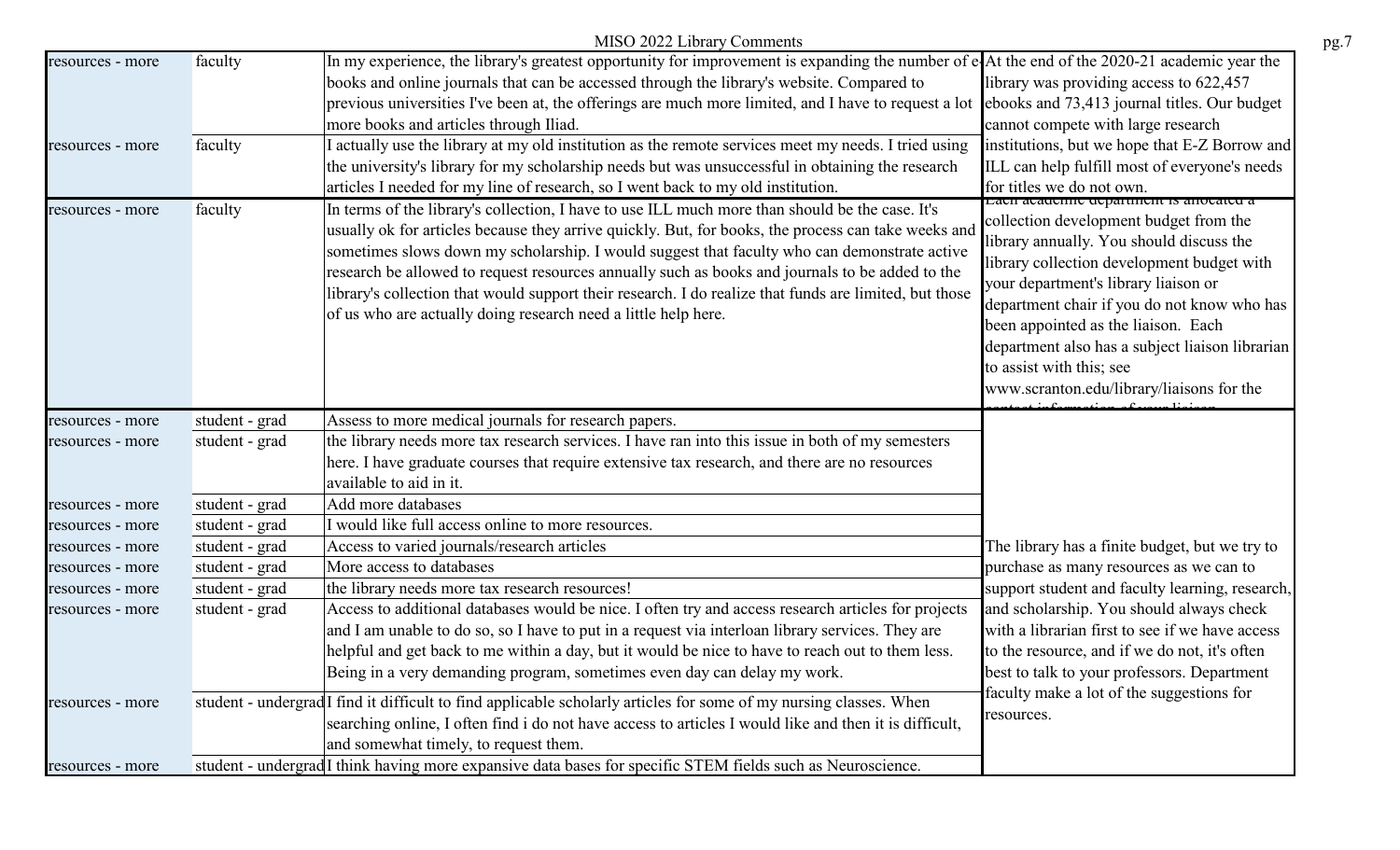|                  |                                  | MISO 2022 Library Comments                                                                                                                                                                                                                                      |                                                                                                                                                                                                                                                                                                       |
|------------------|----------------------------------|-----------------------------------------------------------------------------------------------------------------------------------------------------------------------------------------------------------------------------------------------------------------|-------------------------------------------------------------------------------------------------------------------------------------------------------------------------------------------------------------------------------------------------------------------------------------------------------|
| resources - more |                                  | student - undergrad add more journals and research publications                                                                                                                                                                                                 |                                                                                                                                                                                                                                                                                                       |
| resources - more |                                  | student - undergrad Access to more nursing journals, without having to request                                                                                                                                                                                  |                                                                                                                                                                                                                                                                                                       |
| resources - more |                                  | student - undergrad more research databases                                                                                                                                                                                                                     |                                                                                                                                                                                                                                                                                                       |
| resources - more | student - grad                   | Access to better research databases and clinical references. Pubmed, UptoDate, Lexicomp. it's<br>embarrassing that as a clinician I have to pay out of pocket to access critical information required<br>for me to be successful on rotation                    | PubMed is available through the library's<br>databases page. See the cell below for more<br>information on UpToDate. We will look into<br>Lexicomp, but sometimes resources like<br>Lexicomp do not make themselves available<br>to academic libraries.                                               |
| resources - more | student - grad                   | To enhance library services, a subscription to UpToDate would be used greatly for my anesthesia<br>practice. For students, it is \$250 yearly & at this time I cannot afford it. It has great clinical<br>implication and research that is continually updated. | The library provides access to a similar<br>resource called Five Minute Consult, which is<br>available through the library's databases page.<br>We will look into UpToDate but<br>unfortunately every resource provider does<br>not provide an institutional access option for<br>academic libraries. |
| resources - more |                                  | student - undergrad Online services are overall good. I am however consistently disappointed by how few academic<br>journals we have access to, particularly off campus. Shouldn't it be possible to access these<br>journals with a Scranton email?            | The Library pays for access to electronic<br>journals for our campus community and the<br>electronic journal collection is equally<br>accessible on-campus and off-campus. You                                                                                                                        |
| resources - more |                                  | student - undergrad Greater availability for access to scholarly articles at home.                                                                                                                                                                              | need to log into my.scranton.edu to<br>authenticate as University of Scranton<br>community member to access online journals                                                                                                                                                                           |
| resources - more |                                  | student - undergrad More access to library resources (online journal articles) for commuters/those not connected to<br>campus wifi                                                                                                                              | from off-campus. If you don't do this first,<br>then the journal doesn't know you're part of<br>the university community. The library<br>currently provides acces to 73,413 journal<br>titles.                                                                                                        |
| resources - more |                                  | student - undergrad I would like to see more virtual resources for anatomy and physiology                                                                                                                                                                       | The library currently subscribes to Visible<br>Body Human Anatomy Atlas and Net                                                                                                                                                                                                                       |
| resources - more |                                  | student - undergrad The access to anatomy websites that allowed us to look at muscles/bones up close                                                                                                                                                            | Anatomy. Both of these resources are<br>available from the library's databases page.                                                                                                                                                                                                                  |
| resources - more |                                  | student - undergrad the one thing would I would like to see done to enhance library services is more e-books that are                                                                                                                                           | The library continues to regularly add to both                                                                                                                                                                                                                                                        |
| resources - more | student - undergrad More E-books |                                                                                                                                                                                                                                                                 | our physical and ebook collections.                                                                                                                                                                                                                                                                   |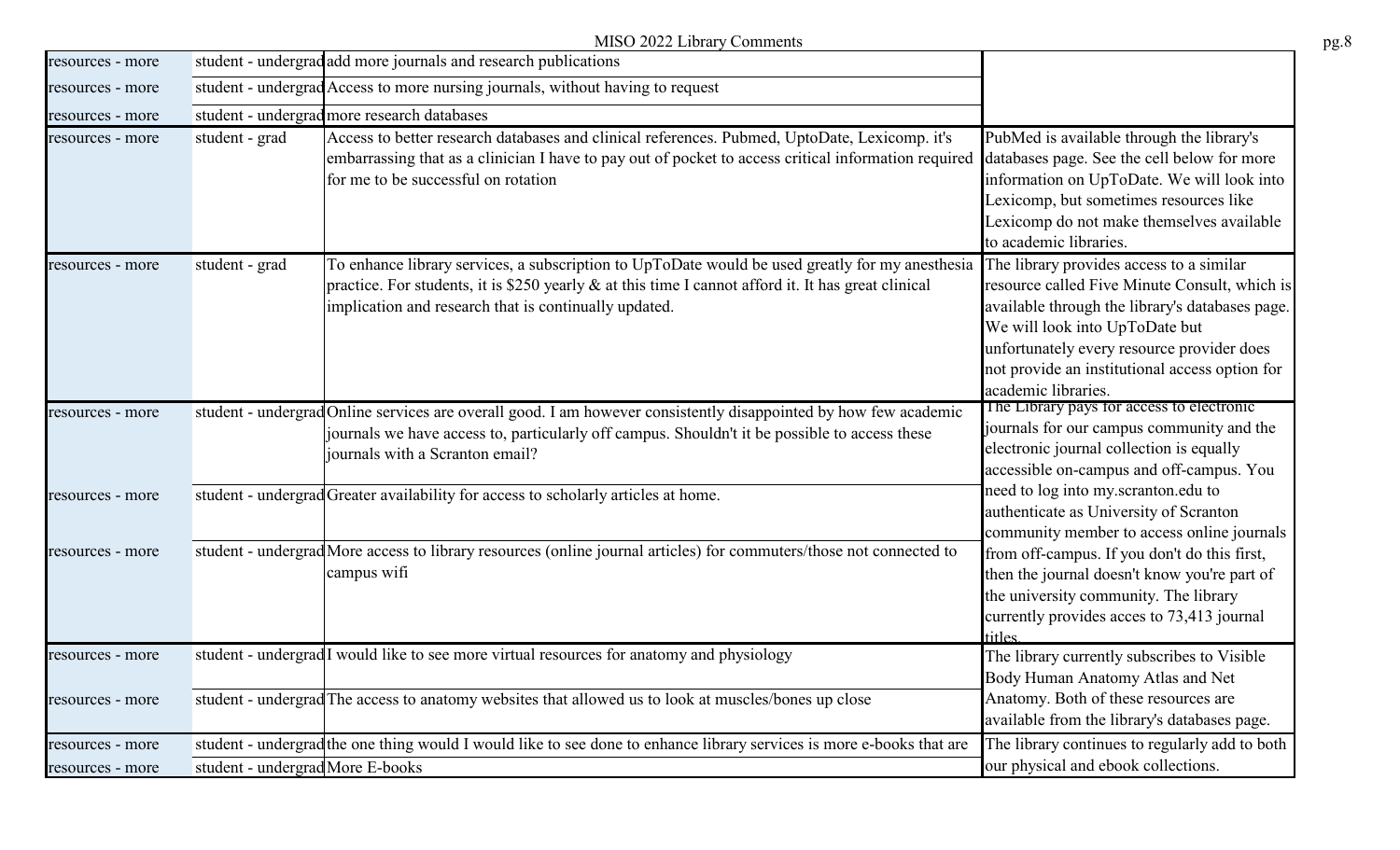|                  |                                      | MISO 2022 Library Comments                                                                                                                                                                                                                                                                                                                             |                                                                                                                                                                                                                                                                               |
|------------------|--------------------------------------|--------------------------------------------------------------------------------------------------------------------------------------------------------------------------------------------------------------------------------------------------------------------------------------------------------------------------------------------------------|-------------------------------------------------------------------------------------------------------------------------------------------------------------------------------------------------------------------------------------------------------------------------------|
| resources - more | student - grad                       | More supply and availability of books are required.                                                                                                                                                                                                                                                                                                    |                                                                                                                                                                                                                                                                               |
| resources - more |                                      | student - undergrad Bigger catalog of things. Sometimes I find myself going to JSTOR because our own library<br>doesn't have the materials I need.                                                                                                                                                                                                     | Materials accessible on JSTOR are materials<br>that the library pays to provide access to the<br>university community, JSTOR is not a free<br>resource. The library pays for many<br>additional resources to ensure students and<br>faculty have seemless access to non-print |
| resources - more |                                      | student - undergrad online study resources for flashcards, practice questions, etc.                                                                                                                                                                                                                                                                    | Please speak with your professors when you<br>feel something like this would be beneficial.<br>Department faculty select most collection<br>purchases.                                                                                                                        |
|                  | resources - textbooks student - grad | I am unaware of any free textbook through the library. I know the library has an abundance of free<br>access to journals and databases, but I haven'theard of free access to textbooks.                                                                                                                                                                |                                                                                                                                                                                                                                                                               |
|                  |                                      | resources - textbooks student - undergrad Access to free or reduced cost course materials                                                                                                                                                                                                                                                              |                                                                                                                                                                                                                                                                               |
|                  |                                      | resources - textbooks student - undergrad More free access to e-text books                                                                                                                                                                                                                                                                             |                                                                                                                                                                                                                                                                               |
|                  |                                      | resources - textbooks student - undergrad Increased access to free textbooks.                                                                                                                                                                                                                                                                          | The Library does not assign the required                                                                                                                                                                                                                                      |
|                  |                                      | resources - textbooks student - undergrad More access to online textbooks and softwares                                                                                                                                                                                                                                                                | textbooks, but for the past few years Faculty                                                                                                                                                                                                                                 |
|                  |                                      | resources - textbooks student - undergrad Make more e-textbooks free and available for students.                                                                                                                                                                                                                                                       | Librarians have been working with other                                                                                                                                                                                                                                       |
|                  |                                      | resources - textbooks student - undergrad Up to date textbooks to take out on reserve? Not sure if that's possible, but.                                                                                                                                                                                                                               | Faculty on campus to promote and encourage                                                                                                                                                                                                                                    |
|                  |                                      | resources - textbooks student - undergrad More options for textbooks required for various courses throughout campus.                                                                                                                                                                                                                                   | use of Open Educational Resources when                                                                                                                                                                                                                                        |
|                  |                                      | resources - textbooks student - undergrad More information about affordable textbooks and resources for classes.                                                                                                                                                                                                                                       | possible. This year we added an Open Access                                                                                                                                                                                                                                   |
|                  |                                      | resources - textbooks student - undergrad Open source textbooks please                                                                                                                                                                                                                                                                                 | search tab to the library webpage, which                                                                                                                                                                                                                                      |
|                  |                                      | resources - textbooks student - undergrad Stop requiring students to use overpriced books and provide online portions for free.                                                                                                                                                                                                                        | makes open access resources (including                                                                                                                                                                                                                                        |
|                  |                                      | resources - textbooks student - undergrad Have more textbooks available.                                                                                                                                                                                                                                                                               | textbooks) more discoverable. We will be<br>discussing more options in Summer 2022.                                                                                                                                                                                           |
|                  |                                      | resources - textbooks student - undergrad Provide extra copies of textbooks or course materials for the semester to better accommodate low<br>income students who can't always afford course materials.                                                                                                                                                |                                                                                                                                                                                                                                                                               |
|                  |                                      | resources - textbooks student - undergrad Adding more e textbooks online. I am a student from a low income family and buying textbooks<br>is extremely hard and super unaffordable so I rely on the e texts. Also making them easier to find<br>or a guide would be helpful<br>resources - textbooks student - undergrad Make more textbooks available |                                                                                                                                                                                                                                                                               |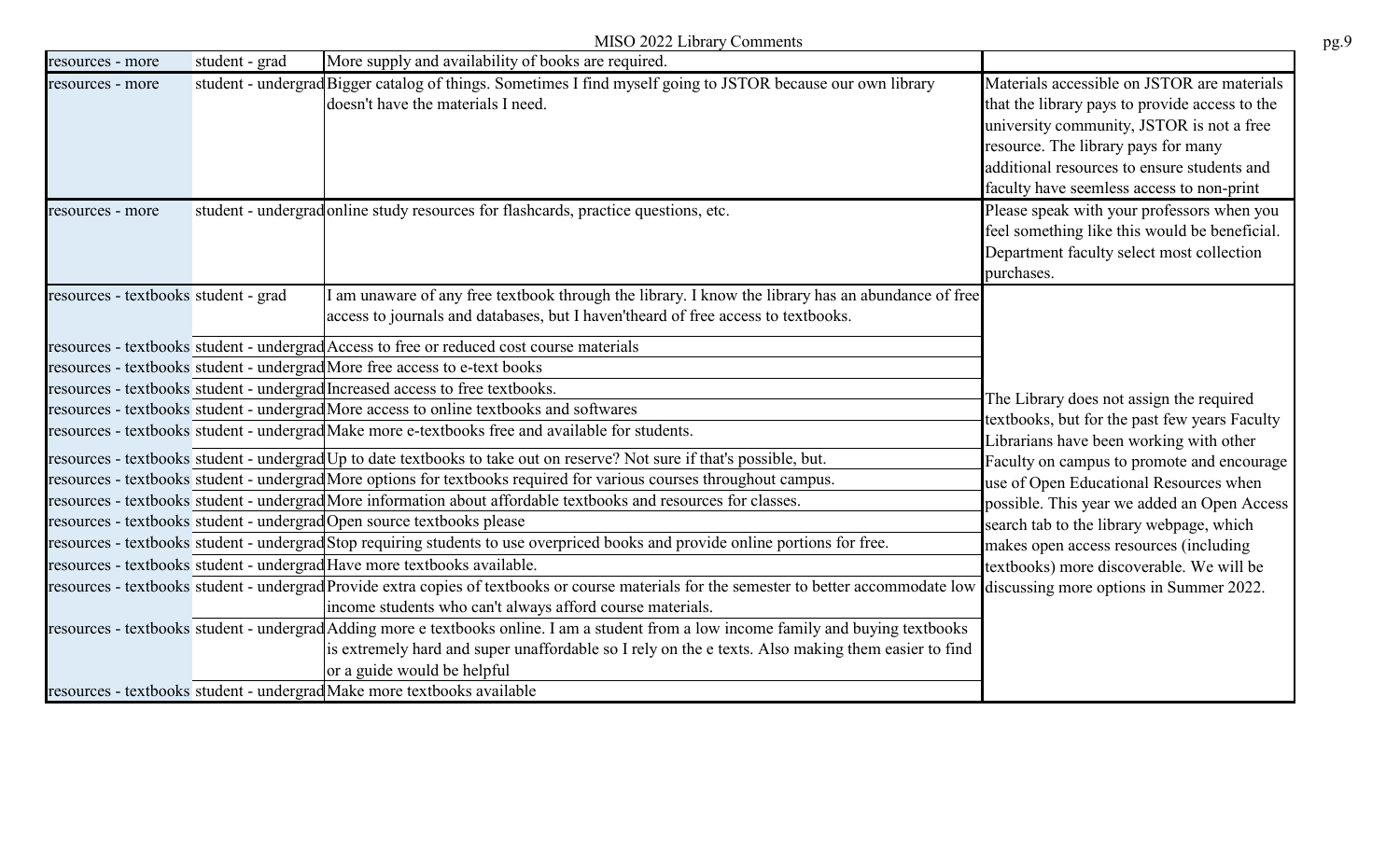|                     |                                | MISO 2022 Library Comments                                                                                                                                           |                                                                                                                                                       | pg.10 |
|---------------------|--------------------------------|----------------------------------------------------------------------------------------------------------------------------------------------------------------------|-------------------------------------------------------------------------------------------------------------------------------------------------------|-------|
| resources - website | student - grad                 | The most important resource for students would be an easy-to-remember email or webpage to ask Thank you for the suggestion! We requested a<br>questions/get answers. | new shortcut link<br>www.scranton.edu/AskALibrarian because of<br>your suggestion. We hope this will make<br>reaching a librarian online even easier! |       |
| resources - website | student - grad                 | Special website designed easy to navigate                                                                                                                            |                                                                                                                                                       |       |
| resources - website |                                | student - undergrad A clearer website set up. Sometimes I get lost in the website looking for books, periodicals,                                                    |                                                                                                                                                       |       |
|                     |                                | journals, etc. and end up resorting to google for easier access.                                                                                                     |                                                                                                                                                       |       |
| resources - website | student - grad                 | Having a small explanation with examples under each library resource so students know which                                                                          |                                                                                                                                                       |       |
|                     |                                | tab would best suit their research (ex: catalog, PALCI, databases, reference e-source, etc.)                                                                         |                                                                                                                                                       |       |
| resources - website |                                | student - undergrad Making the Library services menu more simplified so it can be easier for people.                                                                 |                                                                                                                                                       |       |
| resources - website | student - grad                 | Databases are sometimes confusing and set up weird to find and use                                                                                                   |                                                                                                                                                       |       |
| resources - website |                                | student - undergrad Easier to use website                                                                                                                            | The Library website is hosted by the                                                                                                                  |       |
| resources - website |                                | student - undergrad have website be more user friendly when finding sources and how to access                                                                        | University's Content Management System                                                                                                                |       |
| resources - website |                                | student - undergrad <sup>[1</sup> think making the website more clear would be beneficial                                                                            | (CMS) so we are limited in some of our                                                                                                                |       |
| resources - website |                                | student - undergrad Update some tech features on the website (to make them a little more appealing and easy to use)                                                  | design choices. We will see which design                                                                                                              |       |
|                     |                                | and tell students about the services available (ex. 24/7 Librarian Chat feature, research office,                                                                    | suggestions we can incorporate into our                                                                                                               |       |
| resources - website |                                | student - undergrad <sup>I</sup> would like to see easier instructions as to how to rent out bone boxes, study rooms, print papers                                   | website.                                                                                                                                              |       |
|                     |                                | (where the printers are) because those things are hard to find.                                                                                                      |                                                                                                                                                       |       |
| resources - website |                                | student - undergrad <sup>I</sup> would like to see more organization of online resources (maybe through my. scranton) so that it                                     |                                                                                                                                                       |       |
|                     |                                | becomes much easier to navigate through the library's services. It can be difficult/overwhelming                                                                     |                                                                                                                                                       |       |
|                     |                                | to locate all of the services offered.                                                                                                                               |                                                                                                                                                       |       |
| resources - website |                                | student - undergrad Make it easier to find on myscranton.                                                                                                            |                                                                                                                                                       |       |
| resources - website |                                | student - undergrad Make library page easier to navigate on My Scranton                                                                                              |                                                                                                                                                       |       |
| resources - website |                                | student - undergrad sometimes it is hard to navigate the my.scranton and find the library database tab                                                               |                                                                                                                                                       |       |
| resources - website |                                | student - undergrad One thing that could be done is to make the databases you are looking for, easier with headings.                                                 | If you go to the databases page, there is a                                                                                                           |       |
|                     |                                | Such as databases for Sciences, Math, Arts, etc.                                                                                                                     | place to browse databases by subject.                                                                                                                 |       |
| services - bikes    |                                | student - undergrad Bring back the bike share program.                                                                                                               | Bike Scranton has not been operating for the                                                                                                          |       |
| services - bikes    |                                | student - undergrad Bring back the bike share program.                                                                                                               | past two years because of COVID. The Bikes                                                                                                            |       |
| services - bikes    |                                | student - undergrad please bring back the bike share!                                                                                                                | have now returned in Spring 2022 and are                                                                                                              |       |
| services - bikes    | student - undergrad bike share |                                                                                                                                                                      | available to be borrowed.                                                                                                                             |       |
| services - CIRC     |                                | student - undergrad I don't really have any complaints about the library. The only thing I can think of is the loud                                                  |                                                                                                                                                       |       |
|                     |                                | speaker is really loud and distracting.                                                                                                                              | We will investigate this.                                                                                                                             |       |
| services - CIRC     |                                | student - undergrad Maybe lower the intercom because it is very loud.                                                                                                |                                                                                                                                                       |       |
|                     |                                |                                                                                                                                                                      |                                                                                                                                                       |       |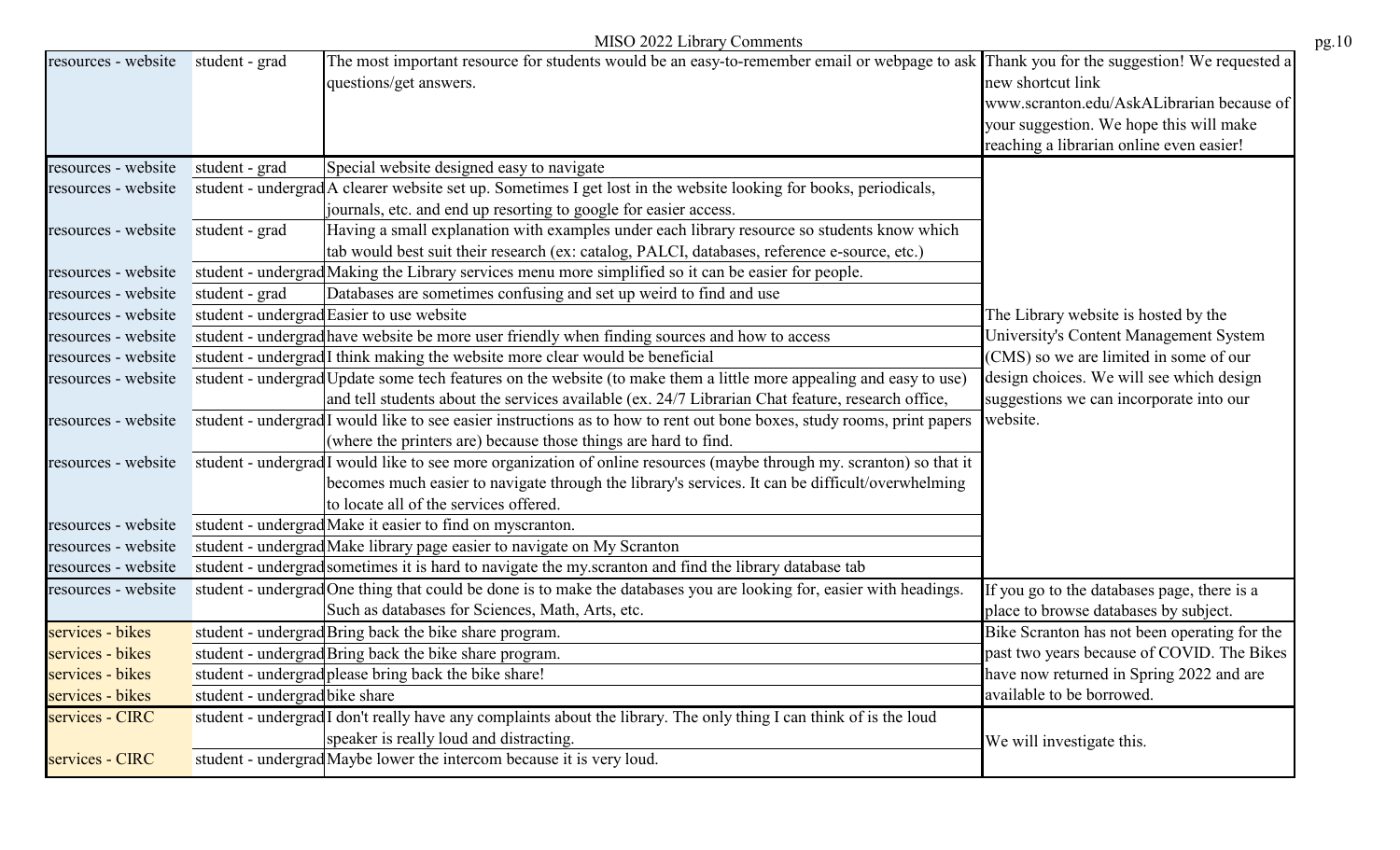|                 | MISO 2022 Library Comments                                                                                                                                                                                                                                                |                                                                                                                                                                                                                                                                                                                                                                                                                                                                                            |
|-----------------|---------------------------------------------------------------------------------------------------------------------------------------------------------------------------------------------------------------------------------------------------------------------------|--------------------------------------------------------------------------------------------------------------------------------------------------------------------------------------------------------------------------------------------------------------------------------------------------------------------------------------------------------------------------------------------------------------------------------------------------------------------------------------------|
| services - CIRC | It would be really nice to get email reminders a few days before a library book is due to be<br>faculty<br>returned.                                                                                                                                                      | Books that belong to the University are<br>loaned to Faculty for the full academic year,<br>so are all due back at the end of May. PALCI<br>books should generate a courtesy notice one<br>week before the due date. Unfortunately,<br>InterLibrary Loan books are tracked<br>differently, and do not generate any automatic                                                                                                                                                               |
| services - CIRC | student - undergrad I requested a book once to read for pleasure with a due date in May. Randomly, my due date was<br>changed to April and I was charged. I had no idea that my book was due. I recommend sending<br>notifications to students if their due date changes. | We increased the loan period for students to<br>the full semester because of COVID and plan<br>to continue this loan period. We recently<br>became aware of problems in the online<br>system because we did not also adjust the<br>recall rules. If a person needs a book that<br>someone else has, they can recall it, which<br>should then trigger a message as well as a<br>new due date. We apologize that this<br>happened, and think we have fixed it so it<br>doesn't happen again. |
| services - CIRC | student - undergrad I'm generally confused on how to check out physical books from the library.                                                                                                                                                                           | Once you find a book you want to borrow,<br>just bring it to the Circulation Desk on the 1st<br>floor. If you can't find the book, stop at either<br>the first floor or second floor desks for help<br>locating the book.                                                                                                                                                                                                                                                                  |
| services - CIRC | student - undergrad Being able to check out books on course reserve for more than 3 hours                                                                                                                                                                                 | The faculty member who puts the book on<br>reserve determines the length of the loan,<br>usually to make sure that all students in the<br>class have equitable access. If you think the<br>loan time on a specific title needs to increase,<br>please let your professor know.                                                                                                                                                                                                             |
| services - CIRC | student - undergrad maybe have a laptop to search up books and find direct location in the library                                                                                                                                                                        | We will see if we can provide a catalog<br>search computer in the library.                                                                                                                                                                                                                                                                                                                                                                                                                 |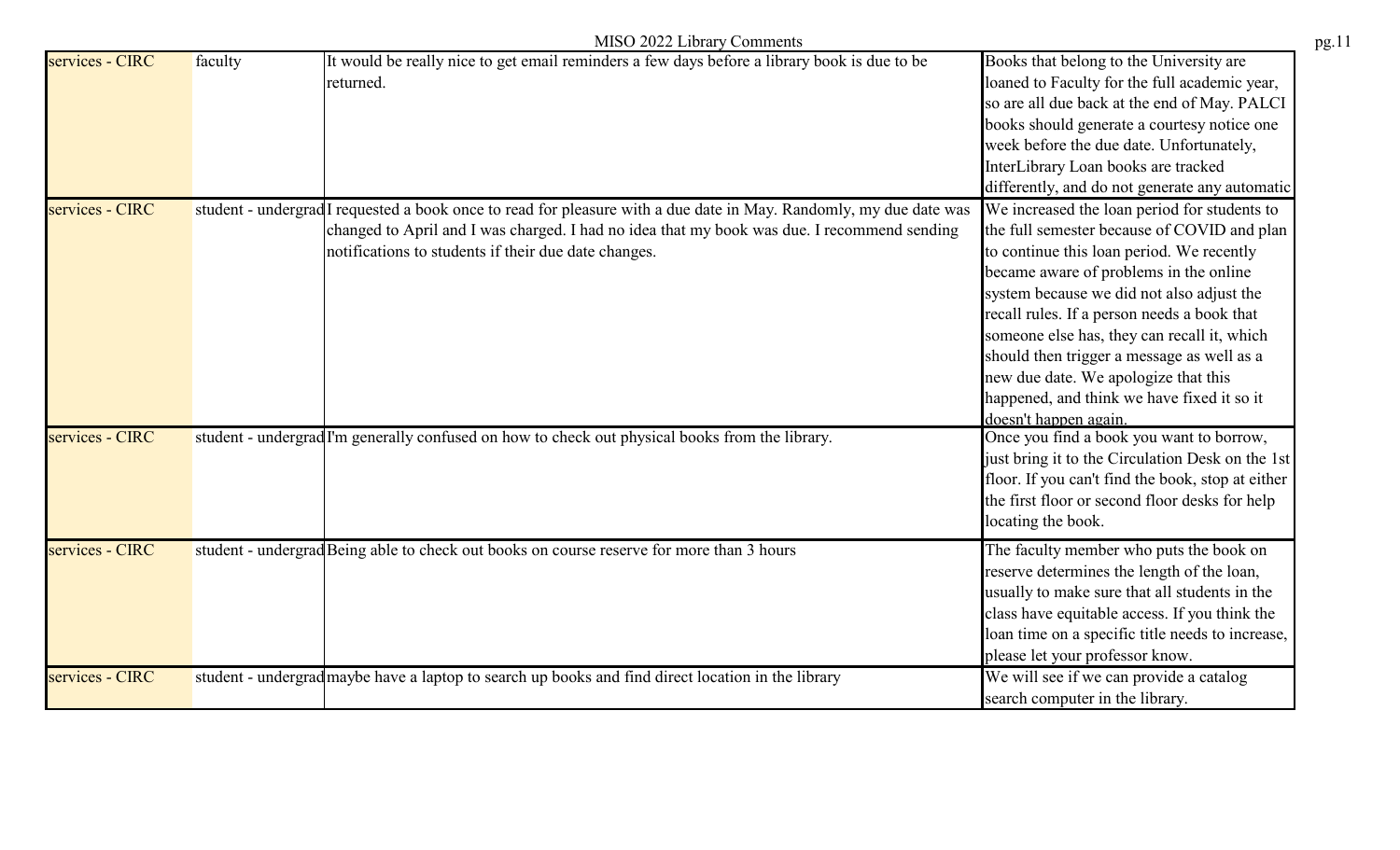|                 |                | MISO 2022 Library Comments                                                                                                                                                                                                                                                                          |                                                                                                                                                                                                                                                                                                                                                                                                                                                                                                                                                                                                                                |
|-----------------|----------------|-----------------------------------------------------------------------------------------------------------------------------------------------------------------------------------------------------------------------------------------------------------------------------------------------------|--------------------------------------------------------------------------------------------------------------------------------------------------------------------------------------------------------------------------------------------------------------------------------------------------------------------------------------------------------------------------------------------------------------------------------------------------------------------------------------------------------------------------------------------------------------------------------------------------------------------------------|
| services - CIRC |                | student - undergrad Maybe a more sure fire way of receiving a book as one time I needed a book but couldn't check it<br>out                                                                                                                                                                         | We're sorry that you weren't able to check out<br>the book you needed. If it's a book in our<br>collection, you can "place a hold" in the<br>online catalog. We hold the book at the<br>circulation desk and notify you that it's<br>waiting for pick up. Also, if a book we own<br>is checked out, you can still request it through<br>PALCI EZ-Borrow and have it sent from<br>another library. If it's a book we didn't own,<br>you can usually request a title through PALCI<br>EZ-Borrow or InterLibrary Loan. It's always<br>best to start your research early if you may<br>need to request books from other libraries. |
| services        |                | student - undergrad To be honest I'm not sure what the library offers besides a place to study, print, and inter library<br>loans for research articles behind a paywall.                                                                                                                           | The Library is happy to provide the services<br>you mention, but we also provide additional<br>services and resources. The Librarians will<br>discuss additional outreach methods over the<br>summer.                                                                                                                                                                                                                                                                                                                                                                                                                          |
| services - good | faculty        | The library and technology services have been extremely helpful in allowing my success as a<br>faculty member. I hope we continue to have the services that we currently have and the University<br>continues to move forward as library and technology advances.                                   |                                                                                                                                                                                                                                                                                                                                                                                                                                                                                                                                                                                                                                |
| services - good | faculty        | I'm a heavy user of the library and tech support, including ILL and PALCI. My students use it as<br>well. All these services are excellent. I give a 10/10 for professionalism, knowledge, etc. and a<br>giant thank you.                                                                           |                                                                                                                                                                                                                                                                                                                                                                                                                                                                                                                                                                                                                                |
| services - good | staff          | The library plays such a vital role for students, faculty and staff in the daily operations of the<br>University and I hope they have much continued success.                                                                                                                                       |                                                                                                                                                                                                                                                                                                                                                                                                                                                                                                                                                                                                                                |
| services - good | student - grad | Most services I use throughout [COVID] continue to be available such as the library chat box. It<br>is also easy to reach out to librarians and even set up a zoom meeting if there is a project or some<br>research I need assistance with.                                                        |                                                                                                                                                                                                                                                                                                                                                                                                                                                                                                                                                                                                                                |
| services - good | student - grad | I'm a graduate student who is completing multiple systematic reviews, so I am pretty well<br>informed as to the services provided (ILL, databases, assistance from research staff, etc.) - much<br>more informed than I was before I started my research projects or during my undergraduate career | Thank you for the positive feedback!                                                                                                                                                                                                                                                                                                                                                                                                                                                                                                                                                                                           |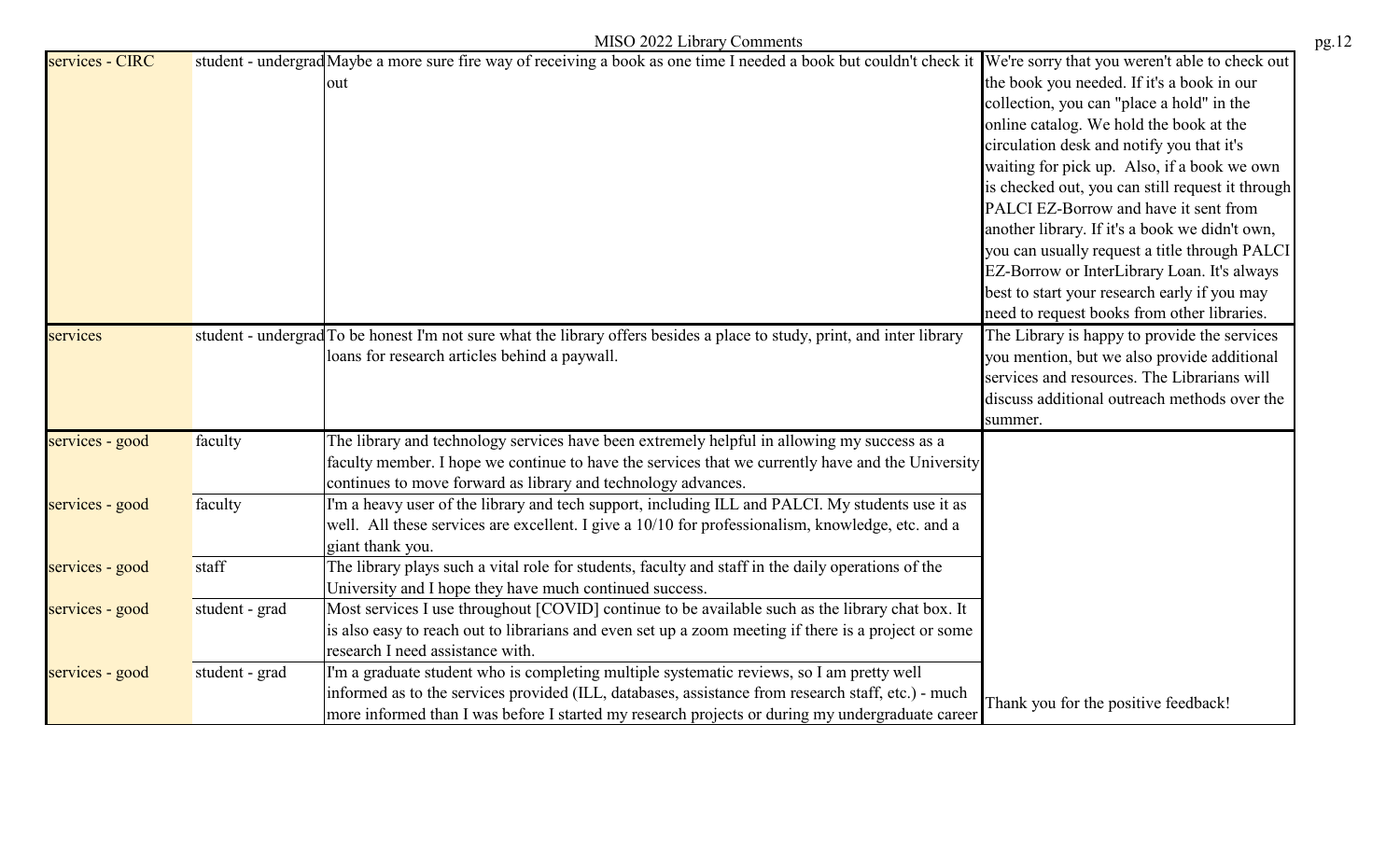|                 |                | MISO 2022 Library Comments                                                                                                         |                                      |
|-----------------|----------------|------------------------------------------------------------------------------------------------------------------------------------|--------------------------------------|
| services - good | student - grad | Just that my answers to this feel a bit different than what they would have been in undergrad. I                                   |                                      |
|                 |                | don't walk up to the lib much anymore, especially since I cannot park on campus (otherwise I                                       |                                      |
|                 |                | might work there more), but when I was an undergrad I worked at the library regularly. I looked                                    |                                      |
|                 |                | forward to an update to the physical appearance of the library (Focusing on floors 2-4) that I                                     |                                      |
|                 |                | know is coming (I participated in a think group my junior year for some possible designs). The                                     |                                      |
|                 |                | inter-library loan is such an incredible resource that I often enjoy and without the research                                      |                                      |
|                 |                | databases I wouldn't have gotten through my course work!! All library staff and especially the                                     |                                      |
| services - good |                | student - undergrad There is nothing I would change about the library services.                                                    |                                      |
| services - good |                | student - undergrad I spend a lot of time in the library and am satisfied with the services.                                       |                                      |
| services - good |                | student - undergrad Honestly, I cannot muster up one thing that I would change in the library services.                            |                                      |
| services - good |                | student - undergrad <sup>I</sup> love all the library services provided.                                                           |                                      |
| services - good |                | student - undergrad I cannot think of anything at this time to enhance the library services.                                       |                                      |
| services - good |                | student - undergrad <sup>I</sup> think everything pertaining to library services is at an adequate enough level, not requiring any |                                      |
|                 |                | change for enhancement.                                                                                                            |                                      |
| services - good |                | student - undergrad I enjoy going to the library and would not change anything                                                     |                                      |
| services - good |                | student - undergrad Overall, I really enjoy going to the library to study so I have no complaints about it at all.                 |                                      |
| services - good |                | student - undergrad Everything is great                                                                                            |                                      |
| services - good |                | student - undergrad You guys are doing great.                                                                                      |                                      |
| services - good |                | student - undergrad I have had good experiences                                                                                    |                                      |
| services - good |                | student - undergrad Nothing, they're good the way they are.                                                                        |                                      |
| services - good |                | student - undergrad All my experiences have been positive and I feel like I have had no issues acquiring the                       |                                      |
|                 |                | information or assistance I need from the library.                                                                                 |                                      |
| services - good |                | student - undergrad Library is great the way it is                                                                                 |                                      |
| services - good |                | student - undergrad I love the library services                                                                                    |                                      |
|                 |                |                                                                                                                                    |                                      |
| services - good |                | student - undergrad I think everything is done well                                                                                |                                      |
| services - good |                | student - undergrad <sup>I</sup> feel that everything is great the way it is with regards to library services, and I don't believe |                                      |
|                 |                | anything needs to be enhanced or changed.                                                                                          |                                      |
| services - good |                | student - undergrad Not really anything, I'm sitting in the library as I'm writing this I really like it the way it is.            |                                      |
| services - good |                | student - undergrad <sup>[I really think the library is almost flawless. There isn't anything wrong with it.</sup>                 | Thank you for the positive feedback! |
| services - good |                | student - undergrad Library service has been great.                                                                                |                                      |
| services - good |                | student - undergrad I would say that the library services are good and helpful.                                                    |                                      |
| services - good |                | student - undergrad I like the way it is.                                                                                          |                                      |
| services - good |                | student - undergrad Nothing, I am happy with the library and how it has improved over my 3 years here at the                       |                                      |
|                 |                | University of Scranton.                                                                                                            |                                      |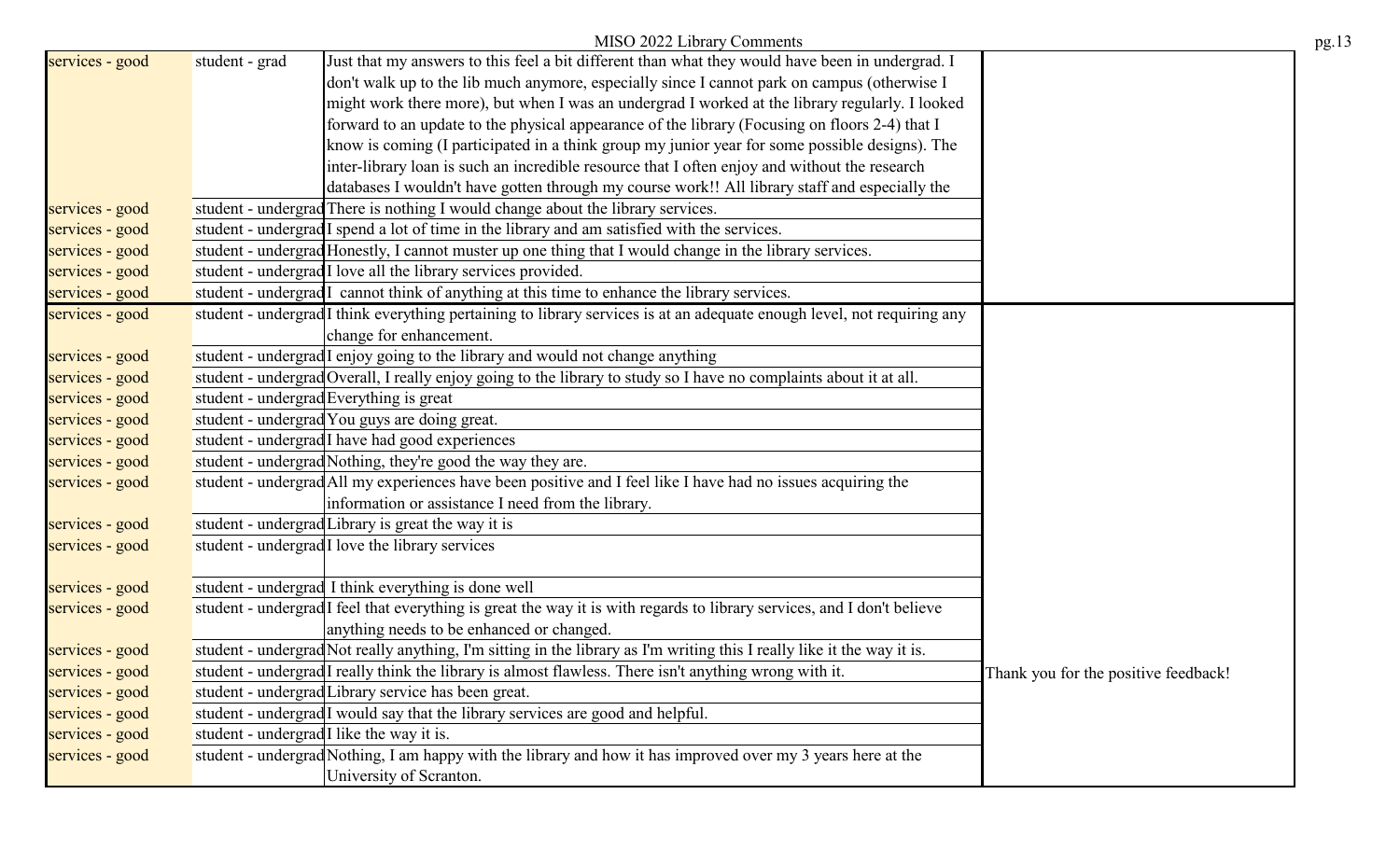|                 | MISO 2022 Library Comments                                                                                                        |                                                              |
|-----------------|-----------------------------------------------------------------------------------------------------------------------------------|--------------------------------------------------------------|
| services - good | student - undergrad <sup>I</sup> think the library services are very accommodating as they are. There is plenty of resources      |                                                              |
| services - good | student - undergrad nothing could enhance library services that are excellent already.                                            |                                                              |
| services - good | student - undergrad Keep up the great work                                                                                        |                                                              |
| services - good | student - undergrad I am pleased with library services                                                                            |                                                              |
| services - good | student - undergrad I do not really use the library services on campus because I do not live here but I am satisfied with         |                                                              |
|                 | the digital library services.                                                                                                     |                                                              |
| services - good | student - undergrad I feel that the library services are satisfactory as they are.                                                |                                                              |
| services - good | student - undergrad Nothing! Its perfect!                                                                                         |                                                              |
| services - good | student - undergrad <sup>I</sup> am satisfied with library services.                                                              |                                                              |
| services - good | student - undergrad Nothing, they're good as is                                                                                   |                                                              |
| services - good | student - undergrad Nothing, overall I only use the library and its services for studying in the quiet spaces and that            |                                                              |
|                 | alone has helped me academically.                                                                                                 |                                                              |
| services - good | student - undergrad I overall enjoy all of the library services and do not know what i would change to further enhance            |                                                              |
|                 |                                                                                                                                   |                                                              |
| services - good | student - undergrad I feel that everything is great with regards to the library and technology services. These services           |                                                              |
|                 | are a great help to me in being successful, and I am very grateful to have them!                                                  |                                                              |
| services - good | student - undergrad The library is perfect as it is, I honestly wouldn't change a thing. Being able to rely on it the last        | Thank you for the positive feedback!                         |
|                 | four years in times of need was enough.                                                                                           |                                                              |
| services - good | The online chat with a librarian has been very helpful.<br>student - grad                                                         |                                                              |
| services - good | I regularly utilize library services for all my teaching and research needs. Thank you kindly for<br>faculty                      |                                                              |
|                 | your work and your ongoing efforts to ensure we remain at our best in performing our services for                                 |                                                              |
| services - good | student - undergrad <sup>I</sup> am satisfied with library services as is                                                         |                                                              |
| services - ILL  | My only suggestion for the library is that my ILL requests that aren't filled for one reason or<br>faculty                        | We are looking into this. Please contact the                 |
|                 | another seem to stay on my account forever. I have not been able to figure out how to delete these ILL Office to discuss options. |                                                              |
|                 | requests that I do not need anymore because my project is already completed.                                                      |                                                              |
| services - ILL  | student - undergrad Possibly have the PALCI or ILL services be slightly easier to navigate for students, or have more             | Through PALCI EZ-Borrow and InterLibrary                     |
|                 | availability with them.                                                                                                           | Loan we have access to the collections of                    |
| services - ILL  | student - undergrad Include more books in the library loan system                                                                 | many academic libraries in Pennslyvania and                  |
|                 |                                                                                                                                   | beyond. These two services provide                           |
| services - ILL  | Interlibrary loan made easier<br>student - grad                                                                                   | incredible access to collections and resources,              |
|                 |                                                                                                                                   | but some materials are restricted or<br>$0.41 - 1 - 11 - 11$ |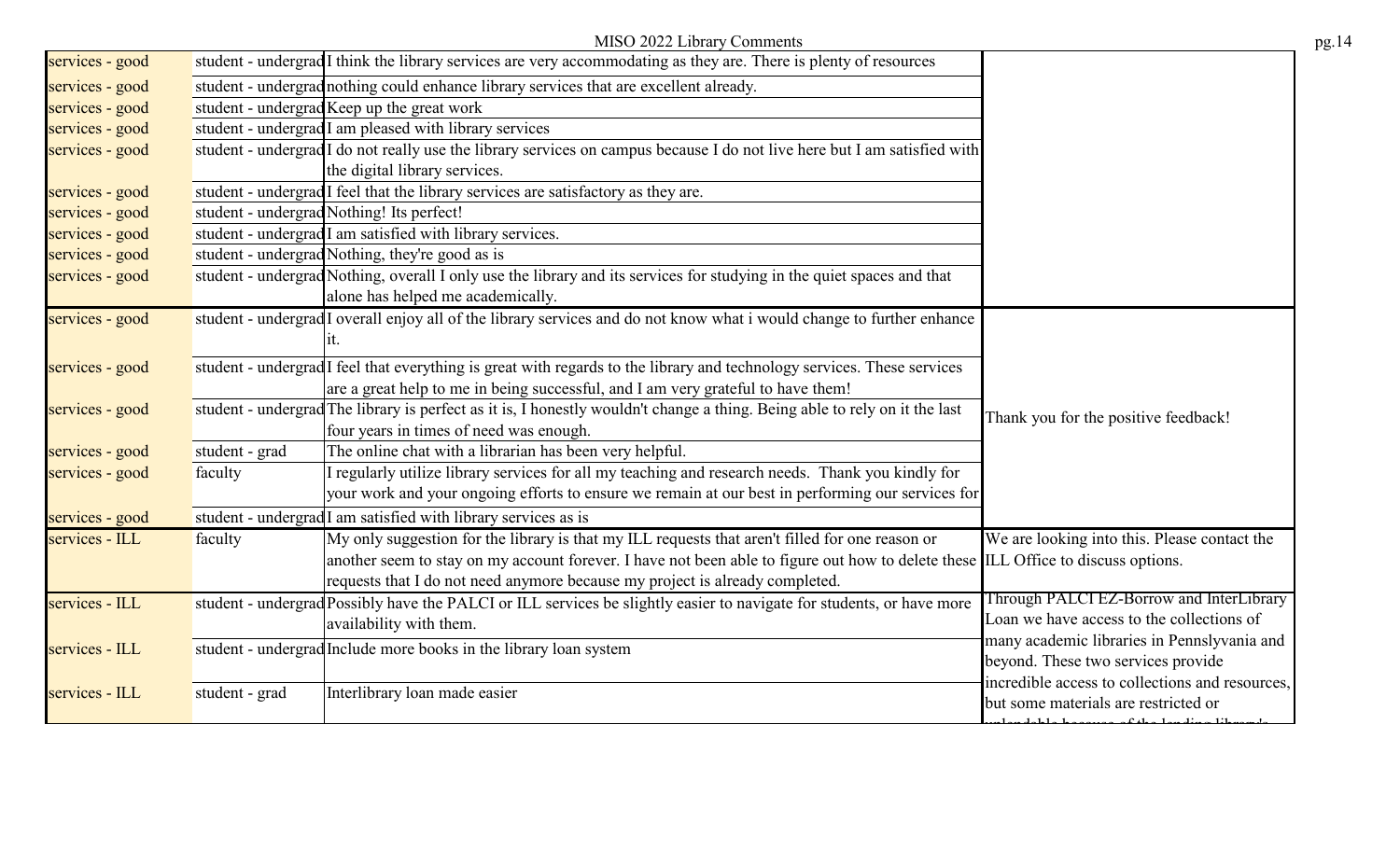|                    |                                 | MISO 2022 Library Comments                                                                                                                                                                                                                                                                                                            |                                                                                                                                                                                                                                                                                             |
|--------------------|---------------------------------|---------------------------------------------------------------------------------------------------------------------------------------------------------------------------------------------------------------------------------------------------------------------------------------------------------------------------------------|---------------------------------------------------------------------------------------------------------------------------------------------------------------------------------------------------------------------------------------------------------------------------------------------|
| services - ILL     | student - grad                  | EZ-borrow and overall library loan collection should be enhanced and increased. Most of the time<br>I order any book, I get an email like- the book is not available. It is hard to buy books for a grad<br>student (International).                                                                                                  | umendable because of the fending notary's<br>policies. We know the PALCI EZ-Borrow<br>website and ILLiad websites aren't the most<br>user friendly, we will continue to try to<br>improve the experience where we can, but<br>these programs are not entirely controlled by<br>our library. |
| services - ILL     | student - grad                  | Interlibrary loan I have heard is very useful, but when I tried to get a loan last semester, I did not<br>hear back about it.                                                                                                                                                                                                         | We are sorry you didn't get what you<br>requested. You should have gotten an email<br>saying why. You can always call the ILL<br>Office (570-941-4003) if you have questions<br>about your requests.                                                                                        |
| services - new     | faculty                         | I would really like a plugin for my web browser that lets me easily reload a journal article page to<br>give me access to the resource. This would be much more convenient than having to log into a<br>VPN or go through the library's website search tools, as I prefer using Google Scholar or go<br>directly to the journal page. | We are looking into this.                                                                                                                                                                                                                                                                   |
| services - new     | student - undergrad A book club |                                                                                                                                                                                                                                                                                                                                       | In the past there was a Student Book Club.<br>Students interested in starting a club should<br>visit the Center for Student Engagement<br>(TDC 205). The Library will be happy to<br>support a student Book Club.                                                                           |
| services - new     |                                 | student - undergrad Have better and more services for learning disability students                                                                                                                                                                                                                                                    | Students can always contact Library<br>Administration to schedule a meeting to<br>discuss concerns/ideas. Library<br>administration will also work to partner better<br>with the CTLE and student groups to better<br>accommodate the learning and study needs of                           |
| services - $R & S$ |                                 | student - undergrad <sup>I</sup> wish Ask a Librarian was still available.                                                                                                                                                                                                                                                            | Ask a Librarian is still available! There is a                                                                                                                                                                                                                                              |
| services - $R & S$ |                                 | student - undergrad The Ask the Librarian feature was very helpful especially as a live chat (I have been told that it's<br>not up anymore)                                                                                                                                                                                           | chat box if you are on the library tab in<br>my.scranton, or on the library webpage. You<br>can also go to scranton.edu and search "ask a                                                                                                                                                   |
| space              | faculty                         | Archives working space needs attention                                                                                                                                                                                                                                                                                                |                                                                                                                                                                                                                                                                                             |
| space              | student - grad                  | More availability of white board spaces for individual use.                                                                                                                                                                                                                                                                           |                                                                                                                                                                                                                                                                                             |
| space              | student - grad                  | Better Lighting, seating & more private study spaces                                                                                                                                                                                                                                                                                  |                                                                                                                                                                                                                                                                                             |
| space              | student - grad                  | Better layouts on the floors? Sadly are physical still relevant to take up so much space?                                                                                                                                                                                                                                             |                                                                                                                                                                                                                                                                                             |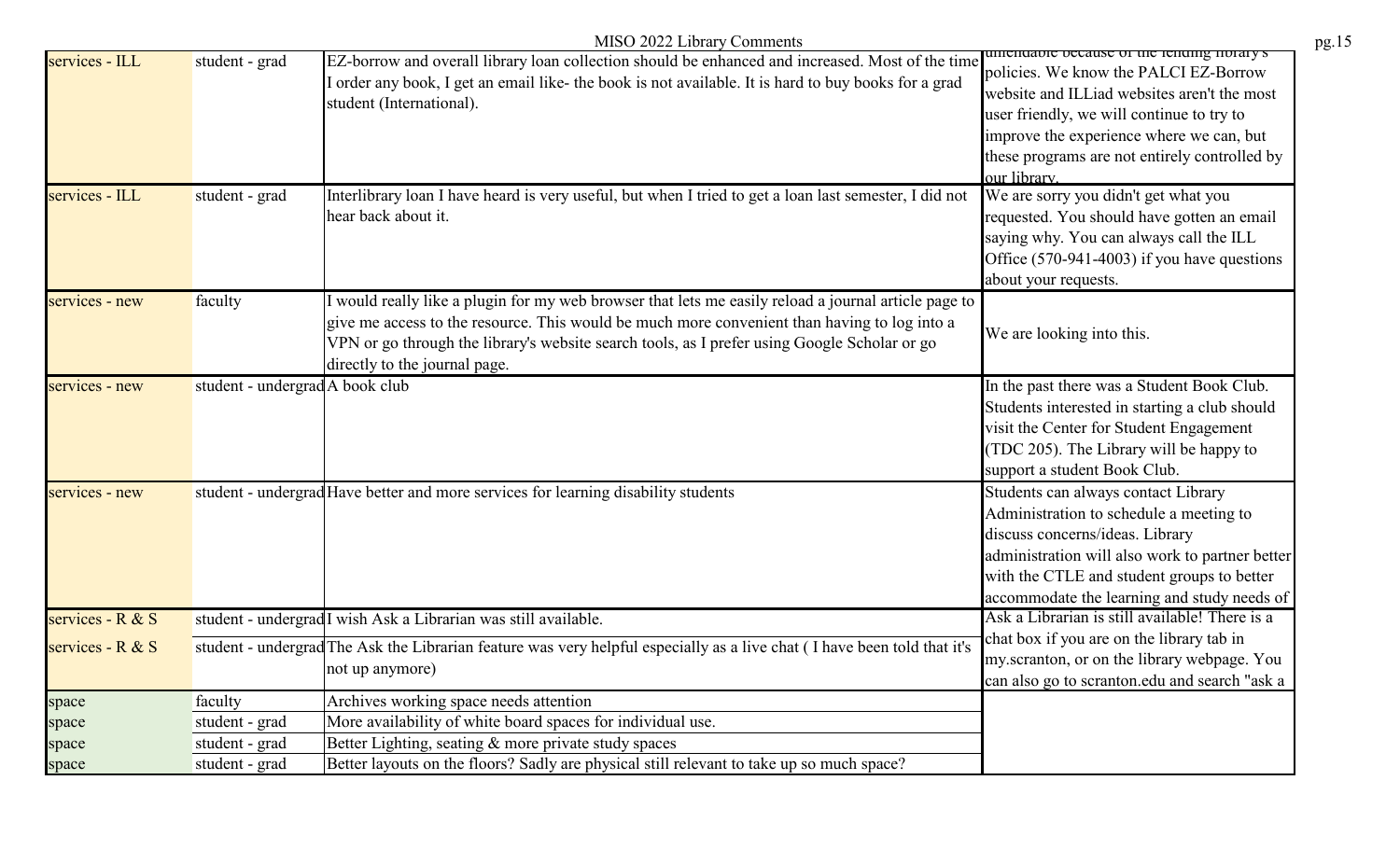|       |                | MISO 2022 Library Comments                                                                                                    |                                                                | pg.16 |
|-------|----------------|-------------------------------------------------------------------------------------------------------------------------------|----------------------------------------------------------------|-------|
| space | student - grad | Everyone is super helpful at the library and I have no complaints. However, the group rooms (not                              |                                                                |       |
|       |                | on the first floor) need more windows/better lighting, and the seating/interior could definitely be                           |                                                                |       |
| space | student - grad | The library is rather drab and uninspiring. The only place in the library with any form of                                    |                                                                |       |
|       |                | architectural and artistic value would be the fifth floor. The rest of the library reflects a cubical-                        |                                                                |       |
|       |                | type of office space: a very sad and monotonous area meant for work rather than learning and                                  |                                                                |       |
| space | student - grad | For a library to actually attract people, it must look attractive. The building is obsolete, the stacks                       |                                                                |       |
|       |                | are hidden away, and there are only computers visible. Why would anyone want to go and sit                                    |                                                                |       |
|       |                | comfortably with a book where there are no books?                                                                             |                                                                |       |
| space | student - grad | make the library look nicer.                                                                                                  |                                                                |       |
|       |                | enforce quietness on 4th/5th floor study areas.                                                                               |                                                                |       |
|       |                | comfier chairs on 4th and 5th floors!                                                                                         | There are many good ideas here. The                            |       |
|       |                | better lighting - kind of dark upstairs.                                                                                      | librarians will be meeting in the summer of                    |       |
|       |                | mac book desktops on floors besides the first - i enjoy using these but first floor is too loud for                           | 2022 to plan for additional ways to improve<br>library spaces. |       |
|       |                | my studies/research.                                                                                                          |                                                                |       |
| space |                | student - undergrad More space between the pods                                                                               |                                                                |       |
| space |                | student - undergrad More multi-screen computers to use that just aren't on the first floor.                                   |                                                                |       |
| space |                | student - undergrad More group space in the library with computers for work.                                                  |                                                                |       |
| space |                | student - undergrad Make the study rooms more technologically advanced on the top floors of the library's looks and           |                                                                |       |
|       |                | decor certainly play a role in ability to focus and learn in a educational setting                                            |                                                                |       |
| space |                | student - undergrad Please stop moving the small circle tables to the center in Java City. They are the biggest tables,       |                                                                |       |
|       |                | which makes them the best to study in a group at. If they are next to the wall than you can use the                           |                                                                |       |
|       |                | outlet.                                                                                                                       |                                                                |       |
| space |                | student - undergrad more seating on second, get rid of books.                                                                 |                                                                |       |
| space |                | student - undergrad Study rooms or spaces designated for commuters to be able to work in. Often times there is no             |                                                                |       |
|       |                | unoccupied area for commuters to do work between classes.                                                                     |                                                                |       |
| space |                | student - undergrad More group sitting areas.                                                                                 |                                                                |       |
| space |                | student - undergrad <sup>I</sup> believe there should be vending machines on all of the floors, and that there should be more |                                                                |       |
|       |                | secluded, personal areas of study. Like more of the comfy chairs that are on the fifth and fourth                             |                                                                |       |
|       |                | floor. But also making sure the outlets work.                                                                                 |                                                                |       |
| space |                | student - undergrad More tables, not as many desks. Maybe more study rooms as well.                                           |                                                                |       |
| space |                | student - undergrad Especially during midterms/finals there may be a lack of spaces for solo or group studying at             |                                                                |       |
| space |                | student - undergrad Please upgrade the library                                                                                |                                                                |       |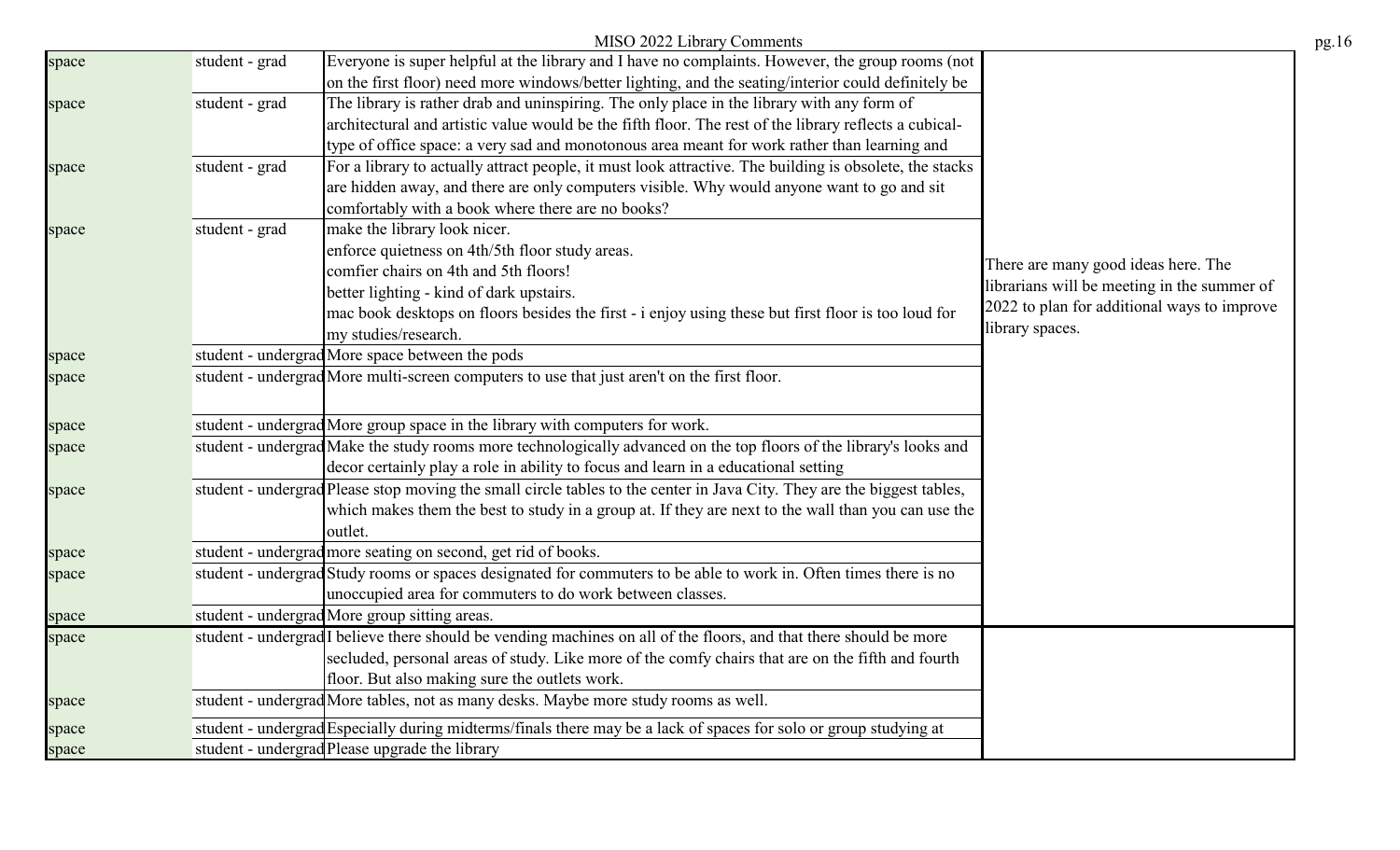|       | MISO 2022 Library Comments                                                                                                                                                                                              |                                             | pg.17 |
|-------|-------------------------------------------------------------------------------------------------------------------------------------------------------------------------------------------------------------------------|---------------------------------------------|-------|
| space | student - undergrad Have more seating on all of the floors, more updated and comfortable seating areas that I could<br>hang out in all day and not get uncomfortable. When I am trying to do my work I need it to be in |                                             |       |
|       | a comfortable quiet workspace.                                                                                                                                                                                          |                                             |       |
| space | student - undergrad Think about the first impression your library makes.                                                                                                                                                |                                             |       |
| space | student - undergrad More water bottle stations in the library.                                                                                                                                                          |                                             |       |
| space | student - undergrad more spaces available to study                                                                                                                                                                      |                                             |       |
| space | student - undergrad comfortable seating and better lighting in the library. the wooden chairs are painful and the dull                                                                                                  |                                             |       |
|       | lights aren't motivating.                                                                                                                                                                                               |                                             |       |
| space | student - undergrad More space, different unique areas to study. Its hard to sit at a desk all day and study, a unique                                                                                                  |                                             |       |
|       | bright space to work (somewhat liek 5th floor) is amazing                                                                                                                                                               | There are many good ideas here. The         |       |
| space | student - undergrad I think comfortability could be improved specifically on the higher floors. First floor has more                                                                                                    | librarians will be meeting in the summer of |       |
|       | comfortable seating, while the rest is hard wooden chairs. Being uncomfortable makes it hard to                                                                                                                         | 2022 to plan for additional ways to improve |       |
|       | study. The interior could be updated, but not necessary.                                                                                                                                                                | library spaces.                             |       |
| space | student - undergrad More comfortable work spaces                                                                                                                                                                        |                                             |       |
| space | student - undergrad I would allow more spaces for students to work collaboratively.                                                                                                                                     |                                             |       |
| space | student - undergrad More group study spaces                                                                                                                                                                             |                                             |       |
| space | student - undergrad improve interior and add more private work spaces                                                                                                                                                   |                                             |       |
| space | student - undergrad Improvement in library comfort and lighting but other than that i don't use library services                                                                                                        |                                             |       |
| space | student - undergrad More variety of group study spaces, more comfortable seating, and a dining service.                                                                                                                 |                                             |       |
| space | student - undergrad Better lighting and larger table space                                                                                                                                                              |                                             |       |
| space | student - undergrad More comfortable seats at the big tables, more lighting                                                                                                                                             |                                             |       |
| space | student - undergrad More seating on the 5th floor                                                                                                                                                                       |                                             |       |
| space | student - undergrad I would say add more areas to study in. When finals are around there is almost no room.                                                                                                             |                                             |       |
| space | student - undergrad I would like a fish tank study area. That would be relaxing.                                                                                                                                        |                                             |       |
| space | student - undergrad More study cubicles available                                                                                                                                                                       |                                             |       |
| space | student - undergrad make 3rd-5th floors more comfortable and nicer                                                                                                                                                      |                                             |       |
| space | student - undergrad Better seating and                                                                                                                                                                                  |                                             |       |
| space | student - undergrad I love the library!! I think the resources are great and I love studying there. I wish the wooden                                                                                                   |                                             |       |
|       | chairs were more comfortable though because sitting for hours on a wooden chair has messed up                                                                                                                           |                                             |       |
|       | my lower back spasms and sciatic nerve infinitely even if I walk around a bit every half hour or                                                                                                                        |                                             |       |
|       | so. Also the high pitched noise in the quiet study room on the 4th floor is extremely distracting. I                                                                                                                    |                                             |       |
|       | wish the 5th floor Heritage Room had outlets near the tables found on the edge of the room. I                                                                                                                           | There are many good ideas here. The         |       |
|       | noticed I can't charge my laptop or phone when sitting in those outer edge tables because of this.                                                                                                                      | librarians will be meeting in the summer of |       |
|       | But it's such a beautiful room!! I'm gonna miss the library when I graduate this May :(thank you                                                                                                                        | 2022 to plan for additional ways to improve |       |
|       | for all that you guys do!! It has not gone unnoticed!                                                                                                                                                                   |                                             |       |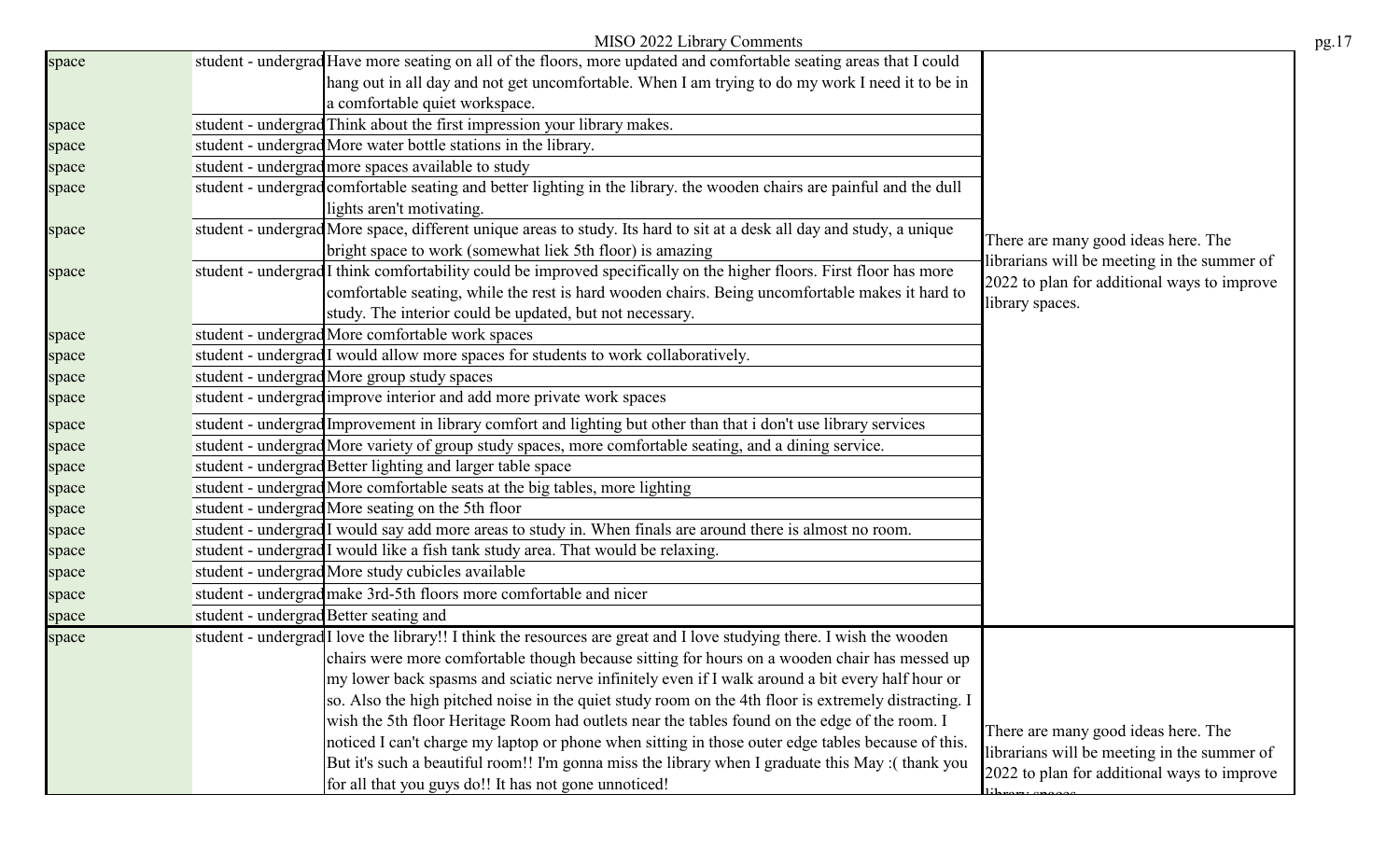|                   |                | MISO 2022 Library Comments                                                                                                                         |                                                |
|-------------------|----------------|----------------------------------------------------------------------------------------------------------------------------------------------------|------------------------------------------------|
| space             |                | student - undergrad I enjoy sitting at a desk with a light, although not many students enjoy sitting directly across or                            | noral y spaces.                                |
|                   |                | next to another student, so I feel like some carrels are holding up space that may be of use of                                                    |                                                |
|                   |                | something else. I also would enjoy more comfortable chairs to sit in while at a desk.                                                              |                                                |
| space             |                | student - undergrad the interior of the library could be remodeled and look more futuristic.                                                       |                                                |
| space             |                | student - undergrad I do think the library interior can use an update, for it is one of the most used buildings on                                 |                                                |
| space - clean     | student - grad | The floors in the study rooms could be vacuumed more frequently, dust contributes to my asthma                                                     |                                                |
|                   |                | attacks. also thermostat control in the study rooms                                                                                                |                                                |
| space - clean     | student - grad | Sometimes desk pods are not well cleaned.                                                                                                          |                                                |
| space - clean     | student - grad | This really has nothing to do with the library services I think they are great. The Library is                                                     | It is often difficult to vacuum the 24/7 study |
|                   |                | unusable. No one vacuumes the rug and everything gets dusty. I had to start studying in the PT                                                     | rooms without disturbing someone. But we       |
|                   |                | building because the cleaning crew is amazing here.                                                                                                | have passed on these comments to the           |
| space - clean     | student - grad | Please vacuum and take care of the library. It really is not useable and many people I study with                                                  | Maintenance Staff.                             |
|                   |                | get allergy when they start studying there. The physical therapy building is a much better study                                                   |                                                |
|                   |                | room. When I first started I loved studying in the library but physically can't anymore.                                                           |                                                |
| space - clean     |                | student - undergrad Clean the cushion furniture in the library, they are disgusting.                                                               |                                                |
| space - furniture |                | student - undergrad Versatile Seating                                                                                                              |                                                |
| space - furniture |                | student - undergrad I spend the majority of my day every day in the library, because i enjoy being there. I do wish that                           |                                                |
|                   |                | there were more comfortable seating areas on the upper floors for reading.                                                                         |                                                |
| space - furniture |                | student - undergrad More comfortable seating or more tables with outlets on them                                                                   |                                                |
| space - furniture | student - grad | More circle chairs.                                                                                                                                | Thank you for your suggestions, they help us   |
| space - furniture | student - grad | The private rooms $\&$ study areas need some TLC. The tables in the private rooms on the 3rd $\&$ 4th to prioritize our spending. We will continue |                                                |
|                   |                | flood older and wobbly. Bigger white boards in study rooms.I don't see why we have to have hard to purchase new furniture as our budget            |                                                |
|                   |                | wooden chairs to study. Make the library more comfortable.                                                                                         | allows.                                        |
| space - furniture | student - grad | Cushioned chairs for all the seats in the carrels                                                                                                  |                                                |
| space - furniture | student - grad | Making the library more comfortable, e.g. couches, and opening to the public.                                                                      |                                                |
| space - furniture | student - grad | better/ more comfortable desks                                                                                                                     |                                                |
| space - furniture | student - grad | Greater comfort of chairs.                                                                                                                         |                                                |
| space - furniture |                | student - undergrad More comfortable chairs and tables                                                                                             |                                                |
| space - furniture |                | student - undergrad More comfortable chairs like bean bags                                                                                         |                                                |
| space - furniture |                | student - undergrad More comfortable seating than the wooden chairs.                                                                               |                                                |
| space - furniture |                | student - undergrad I have nothing to say about the services, but the comfy white/purple cubes on 2nd floor are                                    |                                                |
|                   |                | absolutely fantastic. The library could invent in slightly more. Also only the first floor and second                                              |                                                |
|                   |                | floor by the steps needs to look nice.                                                                                                             |                                                |
| space - furniture |                | student - undergrad more comfortable seating in the library                                                                                        |                                                |
| space - furniture |                | student - undergrad more comfortable seating on the higher floors of the library, like the 1st & 2nd                                               |                                                |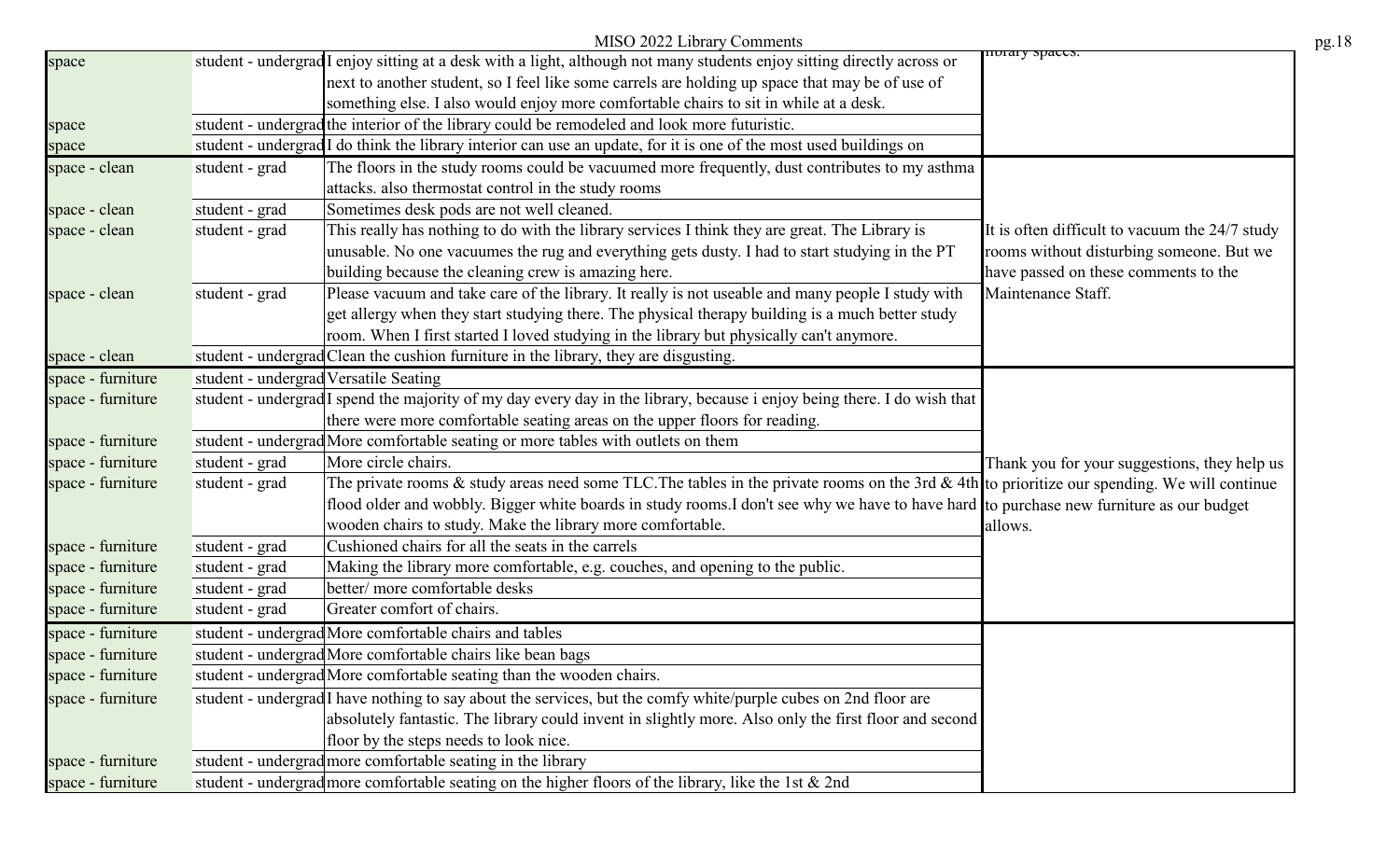|                   |                                    | MISO 2022 Library Comments                                                                                                    |                                              | pg.19 |
|-------------------|------------------------------------|-------------------------------------------------------------------------------------------------------------------------------|----------------------------------------------|-------|
| space - furniture | student - undergrad New chairs     |                                                                                                                               |                                              |       |
| space - furniture | student - undergrad bean bags      |                                                                                                                               | Thank you for your suggestions, they help us |       |
| space - furniture |                                    | student - undergrad more comfortable seats                                                                                    | to prioritize our spending. We will continue |       |
| space - furniture |                                    | student - undergrad More comfortable seating/study spaces.                                                                    | to purchase new furniture as our budget      |       |
| space - furniture | student - undergrad Comfier chairs |                                                                                                                               | allows.                                      |       |
| space - furniture |                                    | student - undergrad More cushioned seats on second floor. I'm up there for hours at a time.                                   |                                              |       |
| space - furniture | student - undergrad More tables    |                                                                                                                               |                                              |       |
| space - furniture |                                    | student - undergrad nicer library chairs and desks                                                                            |                                              |       |
| space - furniture | student - undergrad better couches |                                                                                                                               |                                              |       |
| space - furniture |                                    | student - undergrad Well, I would want the library to have more comfortable seats                                             |                                              |       |
| space - furniture |                                    | student - undergrad More comfortable chairs, most floors have numerous good chairs, but also full wood<br>uncomfortable ones. |                                              |       |
| space - furniture |                                    | student - undergrad more comfortable seating on floors 3,4,5                                                                  |                                              |       |
| space - furniture |                                    | student - undergrad Possibly get more comfortable seating/lounging area on second floor. Maybe beanbags so                    |                                              |       |
|                   |                                    | students who like to recline during work, like myself, can do so in a space that's outside their                              |                                              |       |
| space - good      | faculty                            | Our library and librarians are incredible and we are lucky to have them. We should just leave the                             |                                              |       |
|                   |                                    | library alone and let them do their jobs the way they know to best. I have total confidence in                                |                                              |       |
|                   |                                    | them. The changes they have made to the physical space in the past few years have been                                        | We do try to spend some money every year     |       |
|                   |                                    | wonderful, and I know our students value the space. We need to allow them to continue to                                      | on upgrading the library space and           |       |
|                   |                                    | update/create safe, collaborative, flexible spaces so that the WML remains the intellectual hub of                            | furnishings. Thanks for noticing!            |       |
|                   |                                    | the institution and the space our students gravitate to to study.                                                             |                                              |       |
| space - lights    | student - grad                     | New lighting on floors 3-5                                                                                                    | We invested in improved lighting after the   |       |
| space - lights    |                                    | student - undergrad Better lighting in second floor window single seats.                                                      | last MISO survey in 2018, and are happy to   |       |
| space - lights    |                                    | student - undergrad The cool toned LED lights are quite harsh                                                                 | see fewer complaints this time. We continue  |       |
| space - lights    |                                    | student - undergrad better lighting/environment                                                                               | to work toward better and more sustainable   |       |
| space - lights    |                                    | student - undergrad Have a better lighting interior                                                                           | lighting choices throughout the building.    |       |
| space - more      | student - grad                     | Expansion of the library for more space                                                                                       | While it would be great to have more space   |       |
| space - more      | student - grad                     | More individual and group study spaces                                                                                        | for the library, it wouldn't be possible to  |       |
| space - more      | student - grad                     | Bigger library                                                                                                                | expand without a major donor. We are hoping  |       |
| space - more      | student - grad                     | more study spaces                                                                                                             | to renovate parts of the Library to improve  |       |
| space - more      |                                    | student - undergrad More study spaces                                                                                         | the student experience and will continue to  |       |
| space - more      |                                    | student - undergrad more study spaces                                                                                         | use student suggestions to make the most of  |       |
| space - more      |                                    | student - undergrad Maybe more space for commuters or just more study space in general                                        | the space we have!                           |       |
| space - noise     |                                    | student - undergrad Possibly to enforce a silent rule on the higher floors as those floors can get loud when I try to         |                                              |       |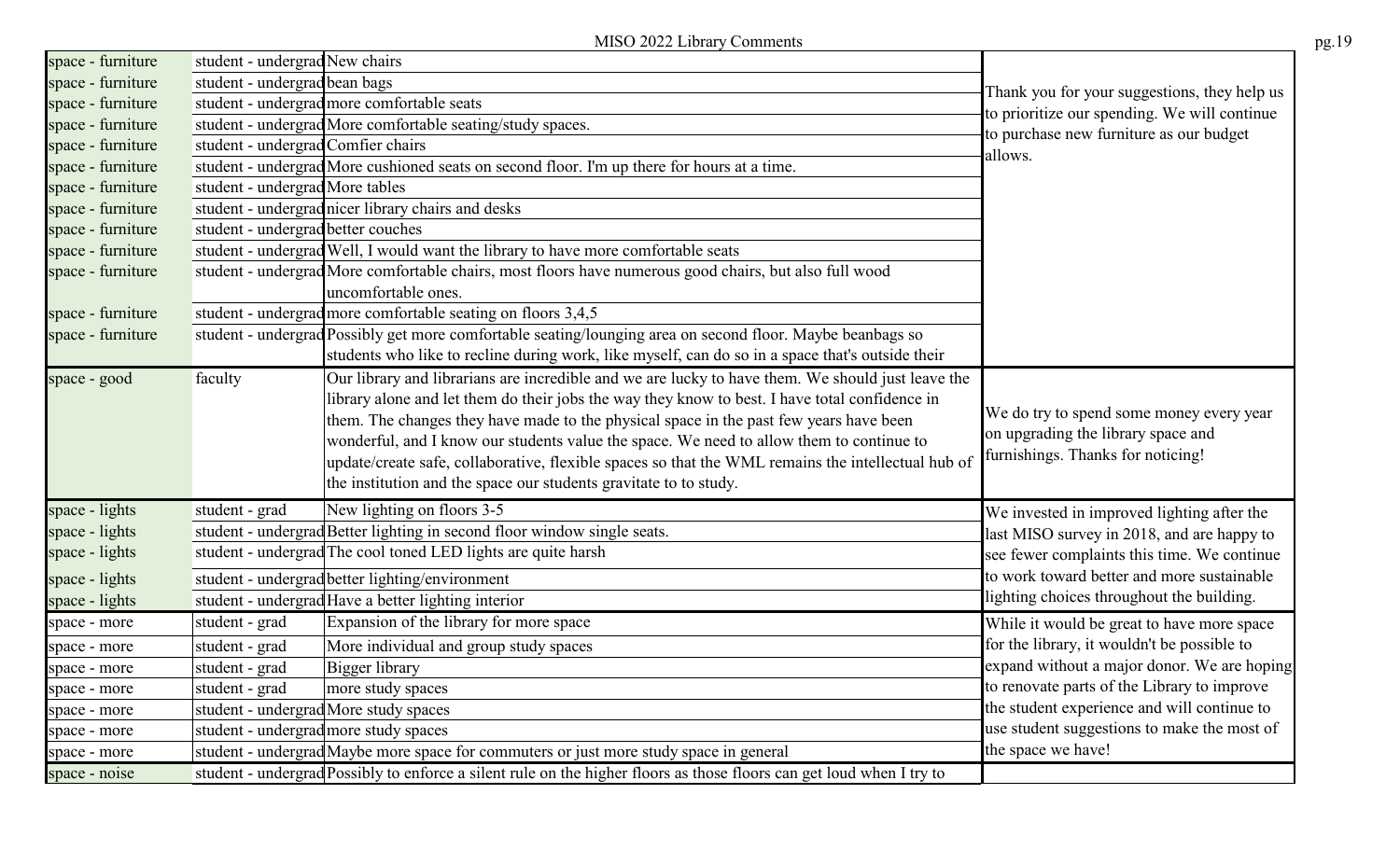|               |                                  | MISO 2022 Library Comments                                                                                                                                         |                                                                                           | pg.20 |
|---------------|----------------------------------|--------------------------------------------------------------------------------------------------------------------------------------------------------------------|-------------------------------------------------------------------------------------------|-------|
| space - noise | student - grad                   | Ensure that quiet floors are quiet.                                                                                                                                |                                                                                           |       |
| space - noise | student - grad                   | More quite spaces                                                                                                                                                  |                                                                                           |       |
| space - noise | student - grad                   | I would say have a floor where it's completely silent. At my previous college In our library we                                                                    |                                                                                           |       |
|               |                                  | had two floors first floor you can talk but speak quietly as it is still the library but, the second                                                               |                                                                                           |       |
|               |                                  | floor is completely silent which helped a lot.                                                                                                                     |                                                                                           |       |
| space - noise |                                  | student - undergrad Have more available study spaces, or monitor the noise level more.                                                                             | The Library tries to accomodate different                                                 |       |
| space - noise |                                  | student - undergrad I would enjoy if a staff member would go around on the upper level floor study rooms to ensure                                                 | learning styles and needs throughout its                                                  |       |
|               |                                  | students aren't being too loud. I have had multiple issues of groups being very loud on 4th floor in                                                               | various spaces. There are quiet study spaces                                              |       |
|               |                                  | the group study rooms.                                                                                                                                             | in the building, including on the 2nd and 4th                                             |       |
| space - noise |                                  | student - undergrad enforce quiet expectations                                                                                                                     | floors. The 5th floor is normally a quiet space                                           |       |
| space - noise |                                  | student - undergrad a proper library environment where people around you are not screaming when you are trying to                                                  | unless an event is occuring.                                                              |       |
|               |                                  | get things done and more space due to the amount of us on campus                                                                                                   |                                                                                           |       |
| space - noise |                                  | student - undergrad Group rooms should have walls to the ceiling, as they are very loud.                                                                           |                                                                                           |       |
| space - noise |                                  | student - undergrad Make it so you can adjust sound on the TVs in study rooms and somehow find insulation or                                                       |                                                                                           |       |
|               |                                  | something to make it quieter on first floor                                                                                                                        |                                                                                           |       |
| space - noise |                                  | student - undergrad often there are alot of people talking in the quiet spaces and nothing gets done about it.                                                     |                                                                                           |       |
| space - noise |                                  | student - undergrad I would like to see greater library help regarding noises and other necessities                                                                |                                                                                           |       |
| space - noise |                                  | student - undergrad To tell people to leave when they're so loud in the library.                                                                                   |                                                                                           |       |
| space - noise |                                  | student - undergrad A worker in the library fixing disturbances, like when people are too loud                                                                     |                                                                                           |       |
| space - noise |                                  | student - undergrad To get rid of that annoying buzzing sound that is in the library on every floor                                                                |                                                                                           |       |
| space - noise |                                  | student - undergrad On 4th floor in the quiet study room there is a loud pitched buzzing noise that makes it really hard We are aware of the buzzing sound and are |                                                                                           |       |
|               |                                  | to do work. It's been going on since last semester so I don't know what it is. Also more                                                                           | working on fixes with University Facilities.                                              |       |
|               |                                  | comfortable chairs instead of the wooden ones.                                                                                                                     | We will keep trying!                                                                      |       |
| space - noise |                                  | student - undergrad Please fix the buzzing noise on fourth floor in the quiet study room. It's so hard to                                                          |                                                                                           |       |
|               |                                  | concentrate and do any work at all.                                                                                                                                |                                                                                           |       |
| space - power |                                  | student - undergrad It would be great if the outlets were all working and if people would not use the library as social                                            | Please let us know if any outlet isn't working.                                           |       |
|               |                                  | hour                                                                                                                                                               | We can't request it be fixed unless we know it                                            |       |
|               |                                  |                                                                                                                                                                    | is broken!                                                                                |       |
| space - power | student - undergrad More outlets |                                                                                                                                                                    |                                                                                           |       |
| space - power | student - grad                   | More outlets in the study rooms would be helpful.                                                                                                                  | As we renovate we try to add more outlets.<br>We have also bought "power towers" that are |       |
| space - power | student - grad                   | More outlet connections located around the library.                                                                                                                | strategically placed around the building.                                                 |       |
| space - power |                                  | student - undergrad More charging ports                                                                                                                            |                                                                                           |       |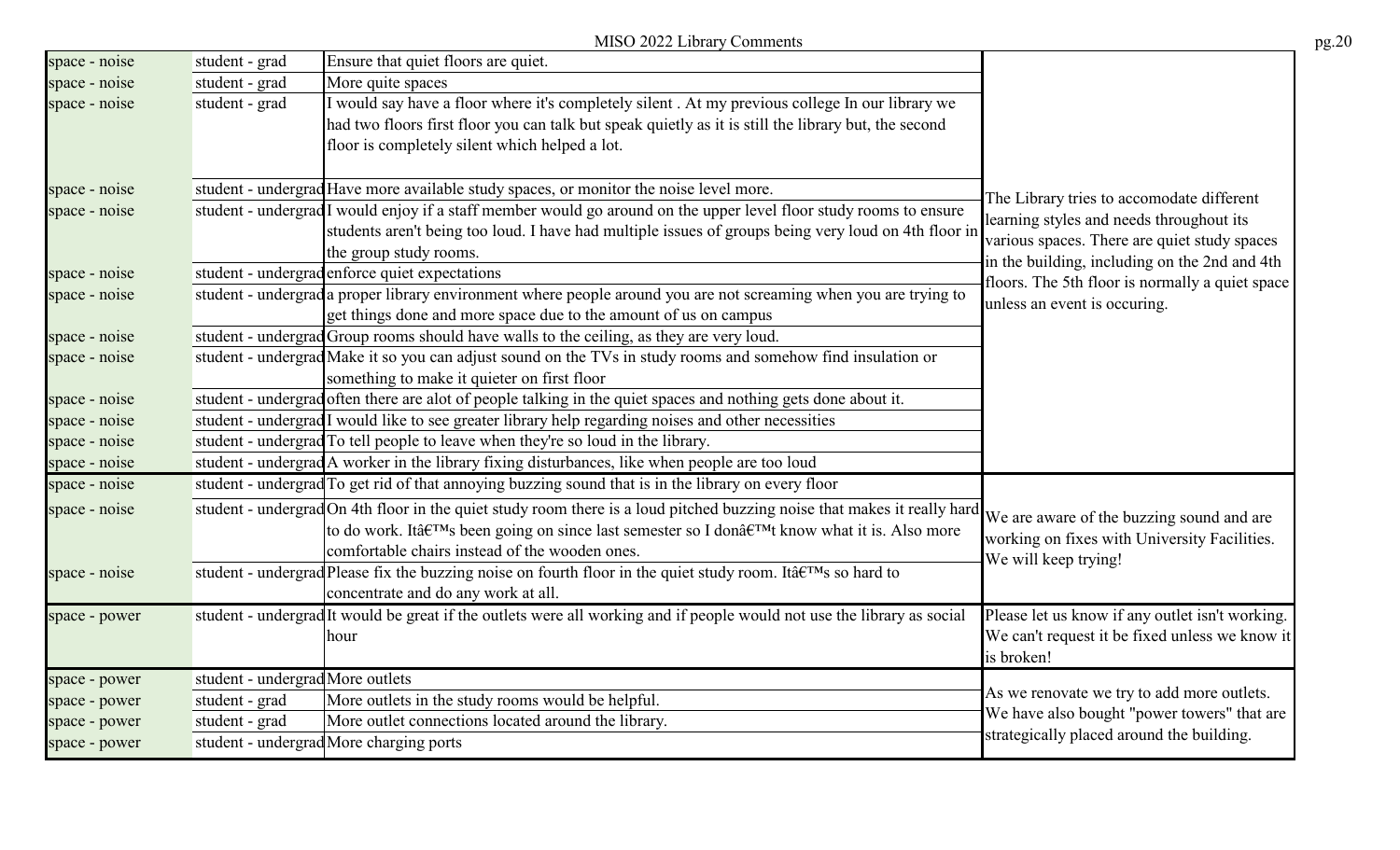|               |                                      | MISO 2022 Library Comments                                                                                               |                                                  |
|---------------|--------------------------------------|--------------------------------------------------------------------------------------------------------------------------|--------------------------------------------------|
| space - rooms | student - grad                       | am a big fan of revamping the study rooms. New tables and more comfortable chairs. Lets get                              |                                                  |
|               |                                      | some bigger white boards for the study rooms then maybe people wont find the need to write on                            | Thanks for the suggestion about the white        |
|               |                                      | the windows (it is a pet peeve of mine and I do not like it). I love the pods! I think they are a                        | board paint for the upper floors. We will look   |
|               |                                      | great option if you cannot find a study room.                                                                            | into that!                                       |
| space - rooms |                                      | student - undergrad <sup>I</sup> would love to see more group study areas with the full wall white boards.               |                                                  |
| space - rooms |                                      | student - undergrad more group study rooms.                                                                              |                                                  |
| space - rooms |                                      | student - undergrad More group study spaces.                                                                             |                                                  |
| space - rooms | student - grad                       | more group study rooms                                                                                                   |                                                  |
| space - rooms | student - grad                       | More quiet group study rooms and rooms for one person that are quiet as that would help with                             |                                                  |
|               |                                      | distractions.                                                                                                            |                                                  |
| space - rooms | student - undergrad more study rooms |                                                                                                                          |                                                  |
| space - rooms |                                      | student - undergrad possibly create more study rooms.                                                                    |                                                  |
| space - rooms |                                      | student - undergrad group study walls that go up to the ceiling                                                          |                                                  |
| space - rooms |                                      | student - undergrad Add few more group study rooms in the upper library floors.                                          |                                                  |
| space - rooms |                                      | student - undergrad Often I think that the first floor study rooms get full as well as lsc so it is frustrating when you | We understand the need for more group study      |
|               |                                      | want to work on a group project but can't have a solid study space. If there is anyway to add more                       | space and plan to build more when we can.        |
|               |                                      | group study rooms that would be great.                                                                                   | We are prioritizing walls that go to the ceiling |
|               |                                      |                                                                                                                          | for future builds.                               |
| space - rooms |                                      | student - undergrad More quiet study rooms and places to sit and study with a group separated from louder areas of       |                                                  |
|               |                                      | the library.                                                                                                             |                                                  |
| space - rooms |                                      | student - undergrad More medium sized study rooms                                                                        |                                                  |
| space - rooms |                                      | student - undergrad More group study room access, it can be very difficult to find available study rooms on campus.      |                                                  |
| space - rooms |                                      | student - undergrad more study rooms if possible                                                                         |                                                  |
| space - rooms |                                      | student - undergrad More private study rooms in the library                                                              |                                                  |
| space - rooms |                                      | student - undergrad <sup>I</sup> would like to see more availability in the study rooms.                                 |                                                  |
| space - rooms | student - undergrad more study rooms |                                                                                                                          |                                                  |
| space - rooms |                                      | student - undergrad More study rooms                                                                                     |                                                  |
| space - rooms |                                      | student - undergrad more study rooms                                                                                     |                                                  |
| space - rooms |                                      | student - undergrad More Study rooms                                                                                     |                                                  |
| space - rooms |                                      | student - undergrad More group study rooms could be available.                                                           |                                                  |
| space - rooms |                                      | student - undergrad More study rooms                                                                                     |                                                  |
| space - rooms |                                      | student - undergrad More study rooms                                                                                     |                                                  |
| space - rooms |                                      | student - undergrad More study rooms                                                                                     |                                                  |
|               |                                      |                                                                                                                          |                                                  |
| space - rooms |                                      | student - undergrad More group study rooms.                                                                              | We understand the need for more group study      |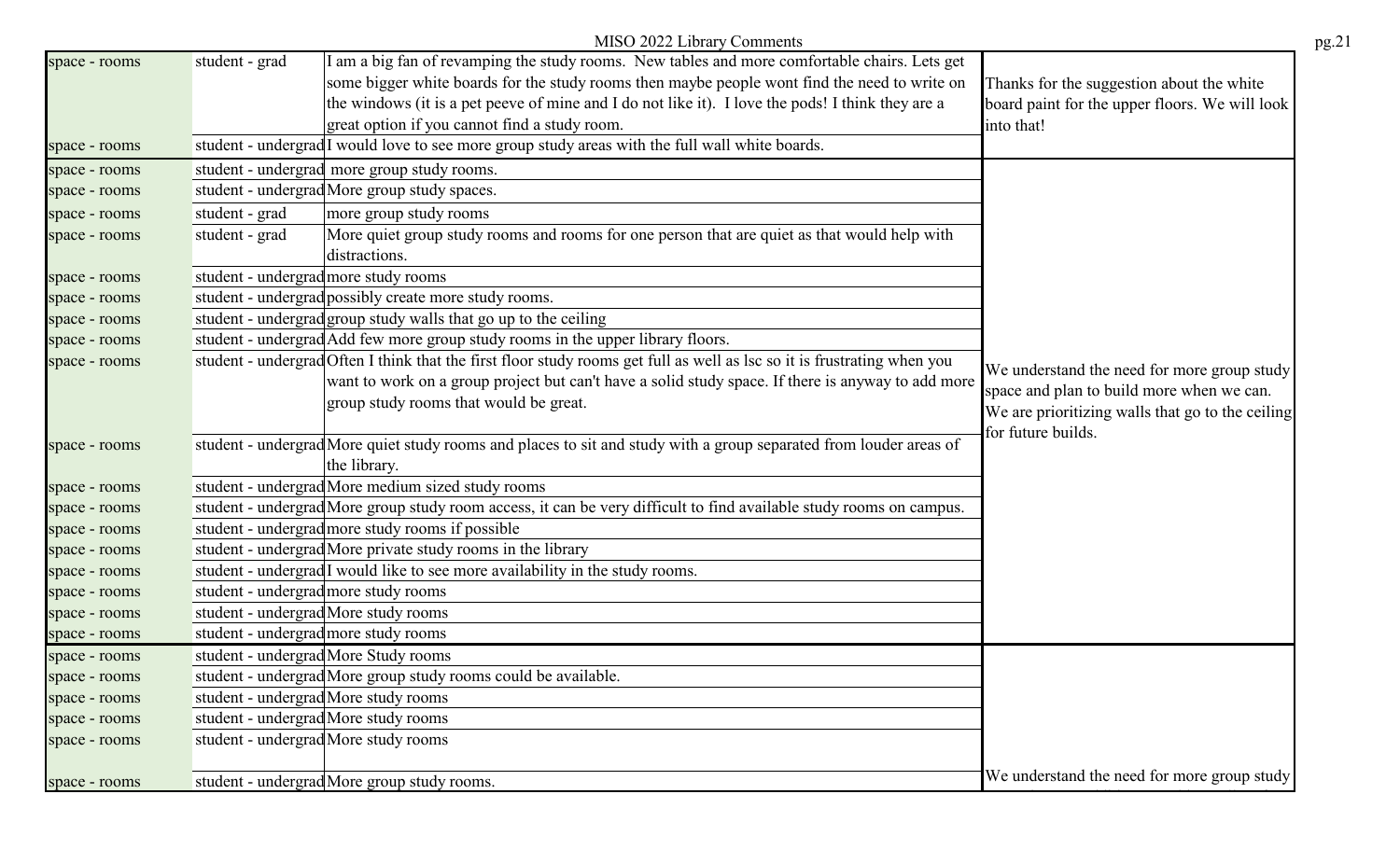|               | MISO 2022 Library Comments                                                                                                                                                                                                                                                        |                                                                                                                                                                                                                                                       | pg.22 |
|---------------|-----------------------------------------------------------------------------------------------------------------------------------------------------------------------------------------------------------------------------------------------------------------------------------|-------------------------------------------------------------------------------------------------------------------------------------------------------------------------------------------------------------------------------------------------------|-------|
| space - rooms | student - undergrad More independent study rooms or group study rooms that have full walls so you cannot hear                                                                                                                                                                     | space, but any additions would not allow for                                                                                                                                                                                                          |       |
| space - rooms | student - undergrad more places for group gatherings in private rooms                                                                                                                                                                                                             | walls that go all the way up, due to the needs<br>of air circulation.                                                                                                                                                                                 |       |
| space - rooms | student - undergrad More study closed rooms                                                                                                                                                                                                                                       |                                                                                                                                                                                                                                                       |       |
| space - rooms | student - undergrad More private and group study rooms                                                                                                                                                                                                                            |                                                                                                                                                                                                                                                       |       |
| space - rooms | student - undergrad I would like to see maybe more study areas/rooms for groups because it is hard to find areas when                                                                                                                                                             |                                                                                                                                                                                                                                                       |       |
|               | most of them are taken.                                                                                                                                                                                                                                                           |                                                                                                                                                                                                                                                       |       |
| space - rooms | student - undergrad The walls in study rooms should be more closed off so you do not hear anything from them                                                                                                                                                                      |                                                                                                                                                                                                                                                       |       |
| space - rooms | I wish the library offered more group study spaces.<br>student - grad                                                                                                                                                                                                             |                                                                                                                                                                                                                                                       |       |
| space - rooms | student - undergrad More study spaces, knowing when a study room (if not booked) / desktop is being used before<br>getting to library                                                                                                                                             |                                                                                                                                                                                                                                                       |       |
| space - rooms | student - undergrad Whenever I attempt to reserve a group study room, another group of people are always in the<br>room even if they haven't reserved it at all. And they never leave.                                                                                            |                                                                                                                                                                                                                                                       |       |
| space - rooms | student - undergrad There have been some times when my friends and I have been kicked out of group study rooms<br>because of tutoring services. Is it possible for students to see when these rooms are going to be<br>occupied, so we can plan our timing? Such as a whiteboard. | The online room reservation system allows<br>you to see when rooms are reserved. If your<br>reserved room is occupied, you can show                                                                                                                   |       |
| space - rooms | student - undergrad Easier to book spaces                                                                                                                                                                                                                                         | them the reservation so that they will move,                                                                                                                                                                                                          |       |
| space - rooms | student - undergrad The library could monitor the study room availability better. Some students book rooms and<br>occupy another room because someone else is in that room. Perhaps just have someone sign<br>students in rather than leave it up to par online.                  | usually a group just loses track of time. We<br>will explore supplemental ways of displaying<br>room reservations.                                                                                                                                    |       |
| space - rooms | student - undergrad Put a better system in when booking study rooms because people steal them or they hook the<br>wrong room                                                                                                                                                      |                                                                                                                                                                                                                                                       |       |
| space - rooms | student - undergrad Show which study rooms are reserved so you don't have to kick anyone out.                                                                                                                                                                                     |                                                                                                                                                                                                                                                       |       |
| space - rooms | student - undergrad Continue to provide a quiet environment for students to learn and perhaps provide a system in<br>which you can tell which study rooms are being used in the upper floors                                                                                      | We are committed to providing different<br>learning and studying spaces throughout the<br>building to accommodate different learning<br>styles. We will continue to monitor additional<br>options for sharing when a group study room<br>is occupied. |       |
| space - rooms | student - undergrad Nothing really, I don't use library services that much. Maybe making the study rooms more open<br>instead of having to schedule appointment times                                                                                                             |                                                                                                                                                                                                                                                       |       |
| space - rooms | student - undergrad More study rooms and spaces. All study rooms should be reservable on the library website.                                                                                                                                                                     | Although we required reservations for all<br>study rooms during COVID, we received                                                                                                                                                                    |       |
| space - rooms | student - undergrad allow 3 and 4 floor rooms to be reserved                                                                                                                                                                                                                      | feedback suggesting we go back to a mix of                                                                                                                                                                                                            |       |
| space - rooms | student - undergrad Ability to reserve 3 and 4 floor group study rooms                                                                                                                                                                                                            | reservable and non-reservable study rooms.                                                                                                                                                                                                            |       |
| space - rooms | student - undergrad The ability to reserve study rooms on multiple floors of the library.                                                                                                                                                                                         | We will continue to monitor what the                                                                                                                                                                                                                  |       |
| space - rooms | student - undergrad Reserve 3rd and 4th floor study rooms.                                                                                                                                                                                                                        | iquity of atudonta mont no                                                                                                                                                                                                                            |       |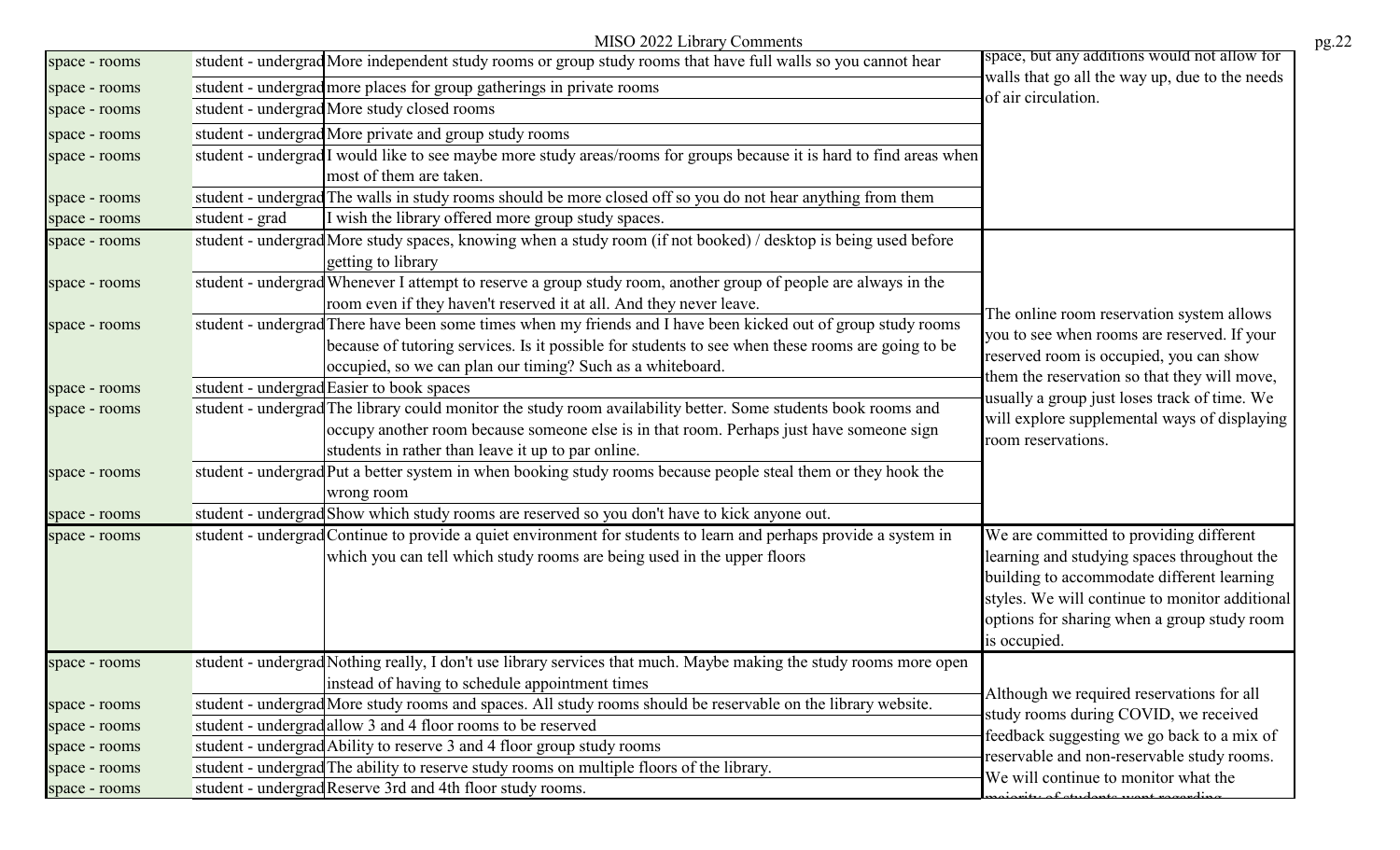|               |                               | MISO 2022 Library Comments                                                                                                                                                                                                      |                                                                                                                                                                                                               | pg.23 |
|---------------|-------------------------------|---------------------------------------------------------------------------------------------------------------------------------------------------------------------------------------------------------------------------------|---------------------------------------------------------------------------------------------------------------------------------------------------------------------------------------------------------------|-------|
| space - rooms |                               | student - undergrad Reserve study rooms                                                                                                                                                                                         | <del>majorny or stuuchts want regaruing</del><br>reservable and non-reservable rooms.                                                                                                                         |       |
| space - rooms | student - grad                | Would love if you guys could bring back the reservation system on the 3rd and 4th floor group<br>study rooms.                                                                                                                   |                                                                                                                                                                                                               |       |
| space - rooms |                               | student - undergrad Access to quiet study rooms for individuals should be available (helps for reciting things aloud<br>when studying or getting ready for a presentation).                                                     | Room 124J in the Reilly Learning Commons<br>has software available for recording<br>presentations.                                                                                                            |       |
| space - rooms |                               | student - undergrad There's always one room that I see is constantly reserved for teacher meetings at all times on the<br>fourth floor and I am yet to see one in there. I feel like it's a waste of a good study room.         | This room on the 4th floor is the only space<br>in the library reserved for Faculty. This room<br>is opened for student use during Dec and<br>May, when there is more demand for study<br>space due to exams. |       |
| space - rooms |                               | student - undergrad TV. that would connect to MacBook                                                                                                                                                                           | The TVs in the Reilly Room should connect<br>to a MacBook but you need to use an adapter.<br>The MacBook adapters are available to<br>borrow at the Circulation desk.                                         |       |
| space - temp  | student - grad                | It's always so cold in the library and makes it uncomfortable to be there                                                                                                                                                       | The HVAC system in the building is being                                                                                                                                                                      |       |
| space - temp  |                               | student - undergrad It has been incredibly hot in the library the past few days but other than that, I believe all library<br>employees and the university in general do a great job running the library and its many services. | upgraded floor by floor, and should be<br>completed in Summer 2023. It is also difficult                                                                                                                      |       |
| space - temp  |                               | student - undergrad make the temperature cooler inside it's very hard to study when you're sweating                                                                                                                             | to maintain a steady temperature in the                                                                                                                                                                       |       |
| space - temp  |                               | student - undergrad Temperature of the library. It is always so hot that I never want to work there. Also reservable<br>study rooms are not enclosed. They have a space at the top so you can hear everyone.                    | building when the exterior temperature is in<br>dramatic flux from day to day. University                                                                                                                     |       |
| space - temp  |                               | student - undergrad Air conditioning!                                                                                                                                                                                           | Facilities & Maintenance respond to our                                                                                                                                                                       |       |
| food          | student - grad                | Enhance the Java City space, whether that be removing it or reintroducing it to campus.                                                                                                                                         |                                                                                                                                                                                                               |       |
| food          | student - grad                | Offer to open the lounge/coffee shop downstairs. It is important for me to stay caffeinated and<br>have access to snacks while I am studying.                                                                                   |                                                                                                                                                                                                               |       |
| food          | student - undergrad Cafe open |                                                                                                                                                                                                                                 |                                                                                                                                                                                                               |       |
| food          |                               | student - undergrad bring back java city                                                                                                                                                                                        |                                                                                                                                                                                                               |       |
| food          |                               | student - undergrad <sup>I</sup> would like for the cafe to be open more often.                                                                                                                                                 |                                                                                                                                                                                                               |       |
| food          |                               | student - undergrad reopening of coffee shop                                                                                                                                                                                    |                                                                                                                                                                                                               |       |
| food          |                               | student - undergrad Bring back java city                                                                                                                                                                                        |                                                                                                                                                                                                               |       |
| food          |                               | student - undergrad Food or Coffee options should be available in the library.                                                                                                                                                  | We've missed Java City too! We are happy to<br>report that the café area will be renovated in                                                                                                                 |       |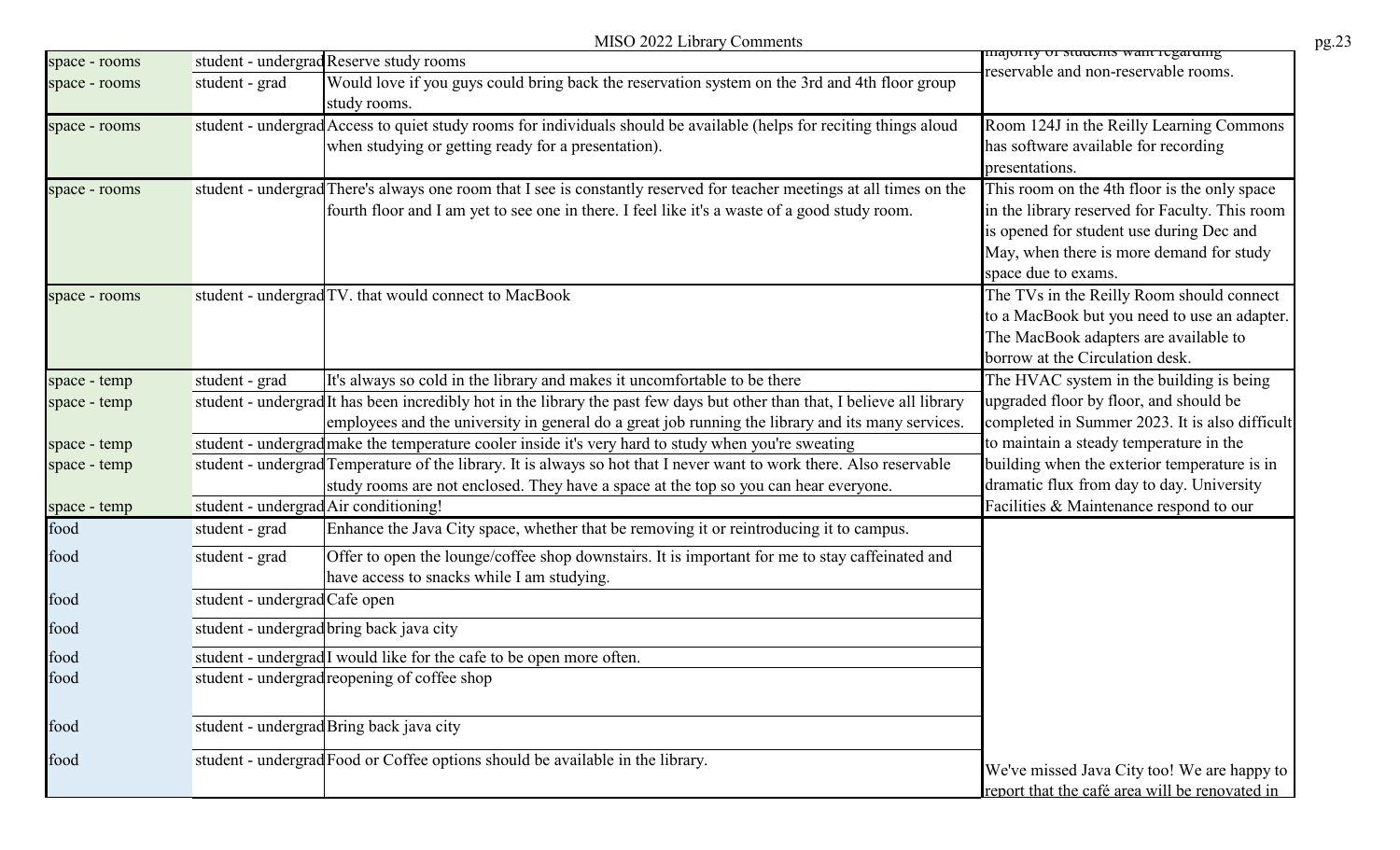|       |                                     | MISO 2022 Library Comments                                                                                                             |                                                                                |
|-------|-------------------------------------|----------------------------------------------------------------------------------------------------------------------------------------|--------------------------------------------------------------------------------|
| food  |                                     | student - undergrad quick food options in library                                                                                      | Summer 2022. The Scranton Market will<br>have food an drink options (including |
| food  |                                     | student - undergrad Java place to open back up                                                                                         | coffee!) and be open for Fall 2022.                                            |
| food  |                                     | student - undergrad Having a place with snacks so that kids who get hungry during late night study sessions, they                      |                                                                                |
|       |                                     | could eat. (Not just vending machines)                                                                                                 |                                                                                |
| food  | student - undergrad Java city       |                                                                                                                                        |                                                                                |
| food  |                                     | student - undergrad <sup>I</sup> think the library services are sufficient. I think there needs to be another drink/food option in the |                                                                                |
|       |                                     | library (like Java City). Other than that, I think the library services are good.                                                      |                                                                                |
| food  |                                     | student - undergrad An option for food and drink in the building of the library                                                        |                                                                                |
| food  | student - undergradOpen the cafe up |                                                                                                                                        |                                                                                |
| food  |                                     | student - undergrad I would enjoy if Java City, or some other coffee/food place were able to be open again.                            |                                                                                |
| food  |                                     | student - undergrad Please open Java City again.                                                                                       |                                                                                |
| food  | student - grad                      | Lets get a microwave or 2 near the java cafe. I don't like having to eat a cold lunch while on a                                       |                                                                                |
|       |                                     | study grind.                                                                                                                           |                                                                                |
| food  |                                     | student - undergrad Provide coffee and cookies during finals                                                                           | The Library will provide coffee and cookies                                    |
|       |                                     |                                                                                                                                        | during Finals Week Spring 2022.                                                |
| hours | student - grad                      | Push back the library closing hours to 11:30 please!                                                                                   |                                                                                |
| hours |                                     | student - undergrad Maybe keep 5th floor open a little later                                                                           |                                                                                |
| hours |                                     | student - undergrad Keeping the 4 and 5 floor open longer, if possible                                                                 |                                                                                |
| hours |                                     | student - undergrad LEAVE ALL FLOORS OPEN PAST MIDNIGHT!!!! Especially 5th floor!!!!!                                                  |                                                                                |
| hours |                                     | student - undergrad <sup>I</sup> would like to see the upper floors change back to being open until 11pm. The quiet studying           | The first, second, and third floors are open                                   |
|       |                                     | spaces on floors 1-3 are not good enough, especially when younger students insist on making a                                          | 24/7, providing over 500 seats for different                                   |
|       |                                     | tremendous amount of noise. Particularly on floors 1-2.                                                                                | learning styles. There are challenges to                                       |
| hours |                                     | student - undergrad I really don't have to much to talk about, but rather I hope to see every floor in the library open                | keeping all of the floors open 24/7, including                                 |
|       |                                     | 24/7 because on the first and second floor are open all the time, but not the third, forth, and fifth                                  | security and maintenance that requires us to                                   |
| hours |                                     | student - undergrad 24 hours on all 5 floors                                                                                           | keep floors four and five locked after hours.                                  |
| hours |                                     | student - undergrad Open 4th and 5th floor past 10pm. Even if it is just 30 more minutes, it would make all the                        | We will continue to collaborate with Student                                   |
| hours |                                     | student - undergrad Open all floors at all times because the first 2 floors tend to get crowded                                        | Government to discuss library requests and                                     |
| hours |                                     | student - undergrad have higher library floors open for more hours                                                                     | issues like these.                                                             |
| hours | student - undergrad longer hours    |                                                                                                                                        |                                                                                |
| hours |                                     | student - undergrad I understand that you are understaffed and I understand this makes thing very difficult for you all.               |                                                                                |
|       |                                     | But the new hours for the library are ridiculous, students should have the flexibility to use the                                      |                                                                                |
|       |                                     | library and quiet places whenever they please.                                                                                         |                                                                                |
| staff |                                     | student - undergrad The only thing I would say is have a librarian or tech service person there a little bit longer in the             | We keen regular usage statistics and try to                                    |